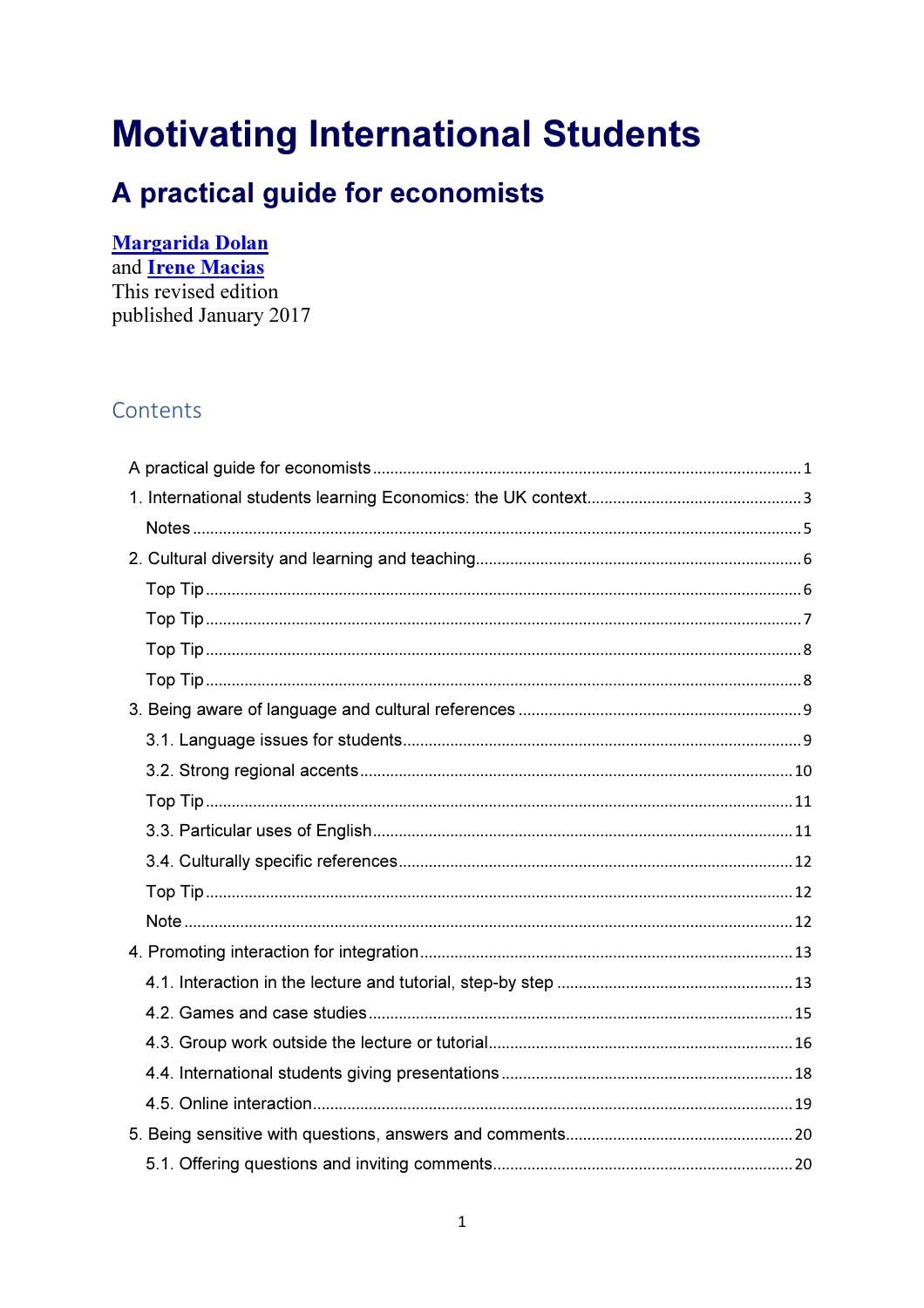| 5.3. Supporting international students in sharing doubts and comments 24 |  |
|--------------------------------------------------------------------------|--|
|                                                                          |  |
|                                                                          |  |
|                                                                          |  |
|                                                                          |  |
|                                                                          |  |
|                                                                          |  |
|                                                                          |  |
|                                                                          |  |
|                                                                          |  |
|                                                                          |  |
|                                                                          |  |
|                                                                          |  |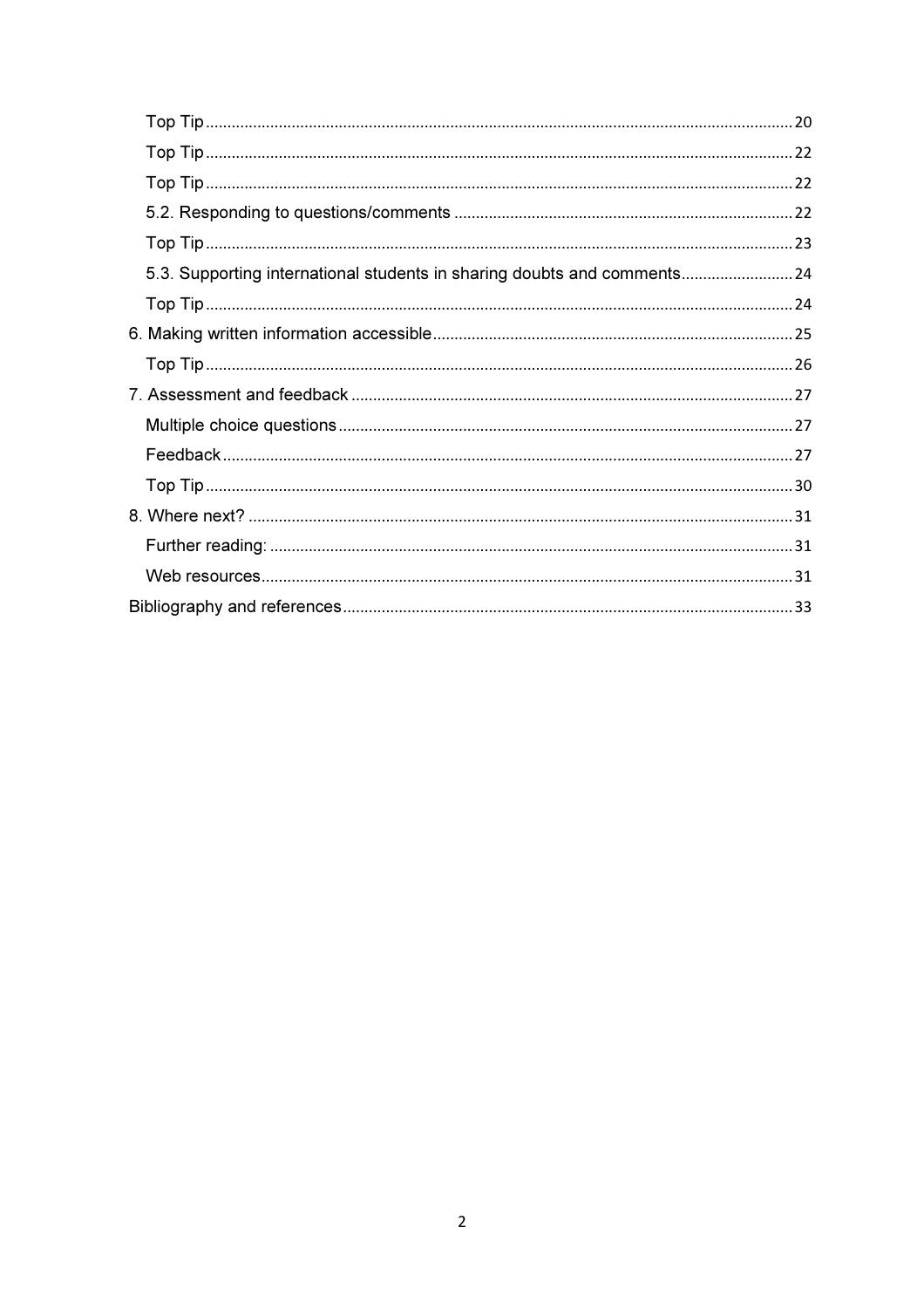# 1. International students learning Economics: the UK context

Many international students come to the UK to study economics attracted both by the history of economics in the UK and the excellent teaching and research reputation of many Economics departments. The following quotes $\frac{\text{mote 1}}{\text{mose 1}}$  suggest that international students enjoy the intellectual challenge of studying in institutions with a high reputation and believe that Economics will give them the opportunity to pursue a wide range of good careers in either the private or public sector:

'The opportunity to study at a prestigious institution of international repute, and the promise of intellectual stimulation.'

'I wanted to be part of one of the most appreciated educational systems in the developed world.'

When asked about the best aspects of their Economics course in the UK, students include the quality of teaching and the international environment\*:

'Excellent teachers: have a deep knowledge of the subject and know how to transmit it to the students.'

'Meet different people from all over the world, being independent.'

'Meeting international students and learning more about other cultures.'

International competition for quality and cost-effective Economics education is rapidly increasing. UK HE strives to remain an attractive destination for international students, and even expand international recruitment, but faces deep challenges (see for example, Sastry and Bekhradnia, 2007). Despite evidence of the UK's competitive advantage in international education at both undergraduate and postgraduate levels (Universities UK, 2015, 2016), politically-driven restrictions are also shaping the sector's international reputation (Pells, 2016; Adams, 2016; Beall, 2017; Conlon, Ladher and Halterbeck, 2017).

International students in UK universities provide many benefits, with EU students alone reportedly generating £3.7bn for the UK economy and supporting in excess of 34,000 jobs (Universities UK, 2014). But there also a number of challenges posed by international students. UK Economics lecturers have varied responses to the number and diversity of international students in classes, some seeing this as beneficial to students' learning and others highlighting the difficulties. (note 2)

The importance of motivation in academic learning is recognised by many authors (for examples see Maclellan, 2005 and Lanzt, 2007). When we ask cohorts of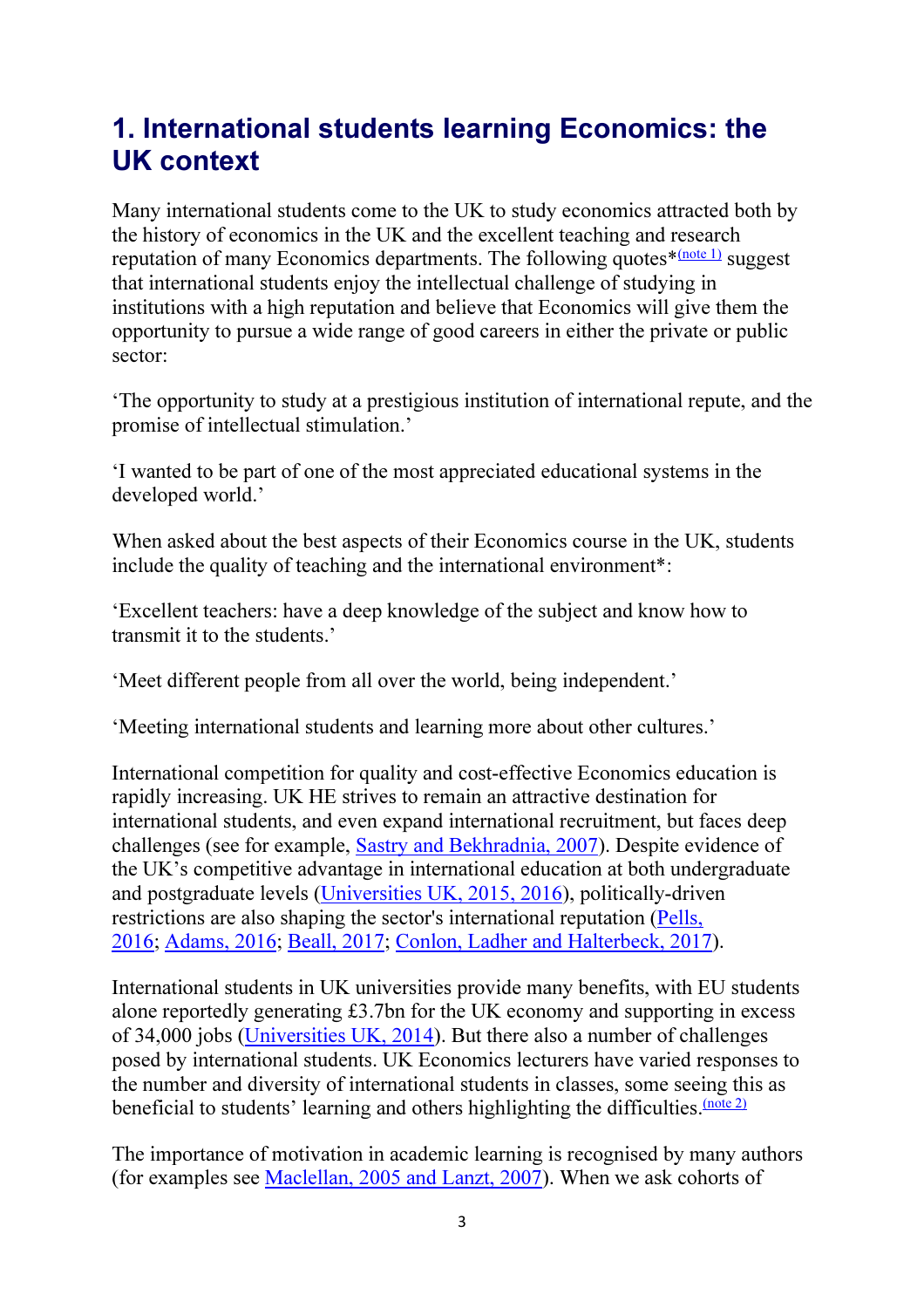international and UK lecturers and teachers 'what constitutes a good lecturer or teacher?' the responses show that, irrespective of cultural background, there is an expectation that the lecturer or teacher is fundamental in motivating students to learn. There is a shared understanding of the characteristics of a *motivational* lecturer or teacher that includes being passionate, enthusiastic and inspirational, combined with being knowledgeable, clear, structured, available and approachable.

Even the choice of a particular career direction can be influenced by a motivational lecturer or teacher (apart from status and money!). Equally, a number of postgraduate students choose to do research with the academic they find to be most motivating – including having an appealing website or writing in a manner perceived to be enthusiastic. In our experience, no subject in Economics is inherently impossible to make interesting: any subject can be made clear, interesting and motivating or, conversely, confusing, boring and de-motivating.

As lecturers and teachers we are potential role models to all students, and our behaviour 'can have a significant impact on students' Lantz (2007). We can therefore mediate openness to diverse ways of being, and contribute to developing and sustaining academic environments where international students feel valued, included and motivated. However, we may inadvertently propagate unhelpful stereotypes regarding other cultures.

Prior to their arrival in the UK, international students will have been successful learners; their skills, knowledge and command of English are to the level required by UK admission criteria, and they will have received advice regarding the challenges of living and studying in the UK. But the challenges encountered when they arrive are often manifested in such unexpected ways that students may struggle to settle into their academic lives. The opinions of individual international students are very important since those who are highly motivated by their experience in the UK can become excellent ambassadors, in turn motivating others. This is implicit in the following quotes:

'I have always loved the British culture, history and the English language. So for me it was the only place where I wanted to study.'\*

'(…) I already had friends studying in the country.'

Students can now share their thoughts on social media, thus influencing the choices of other students.

Whilst UK universities have for many years organised activities specific to welcoming international students, particularly the induction week, there tends to be a separation of the social from the curricular, in that the presence of international students is visible and explicit in specifically designed social occasions, but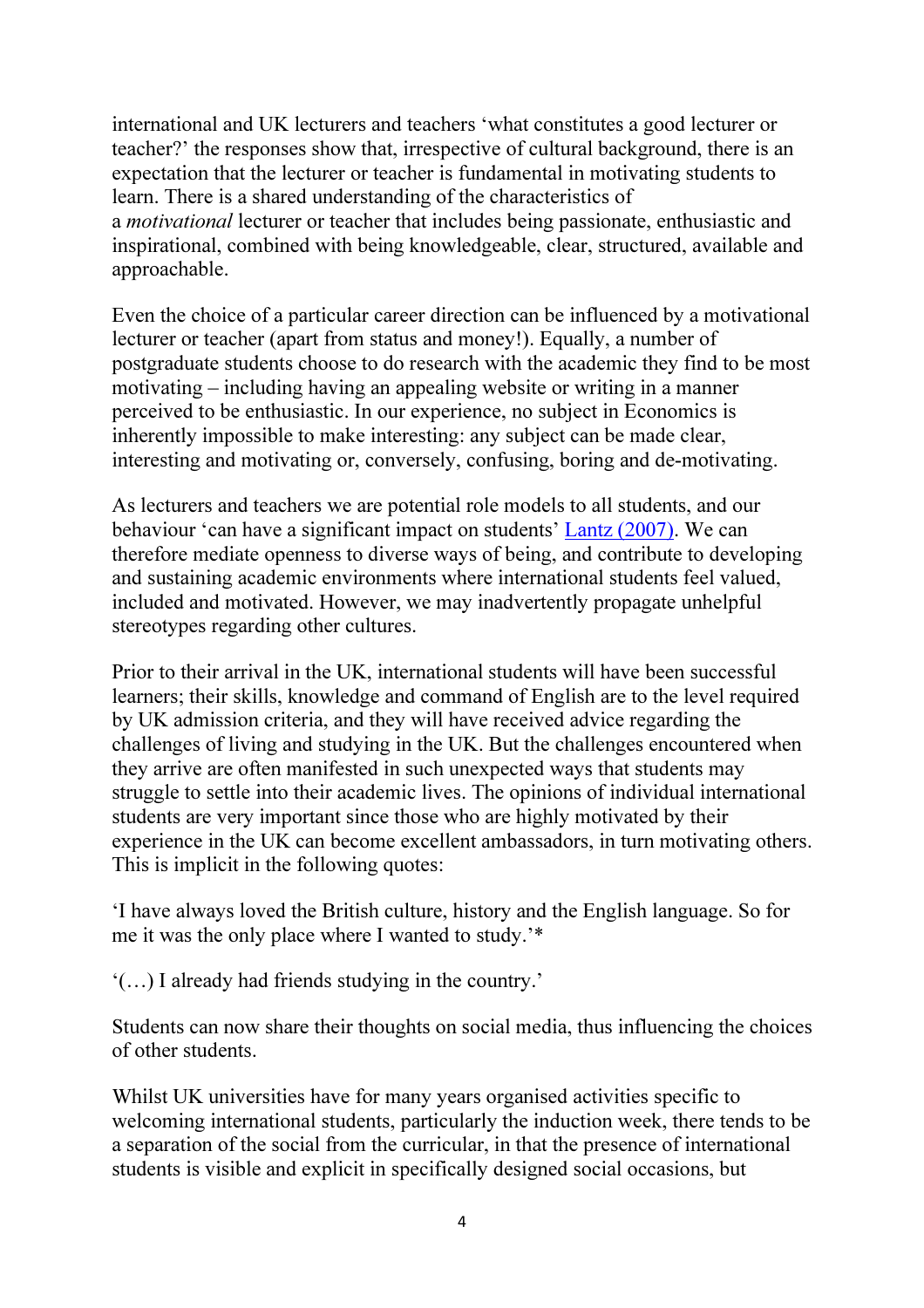invisible and barely implicit in learning and teaching contexts. Regarding this issue it is interesting to comment on the findings from the 2004 and 2008 Alumni Survey (Economics Graduates): the perceptions of alumni regarding their own awareness of cross-cultural issues has increased markedly from 2004 to 2008, but their perception of the role played by the degree itself for awareness of crosscultural issues has not changed much. These results strongly suggest that there is a lot that can be done within learning and teaching of Economics to further support cross-cultural awareness and fluency of Economics graduates.

By developing an understanding of international students that acknowledges them as able, experienced learners who have been successful in other learning contexts, we can work from the constructive premise that the challenges faced are a result of conflicts between the expectations of the parties involved and their actual experience. International students can be an invaluable asset if we facilitate and value their participation in the learning community. Staff and students alike can gain wider, richer and internationalised perspectives of Economics, and of personal and social choices linked to culture.

#### **Notes**

1 Quotations marked with \* are drawn from Economics Network (2008) Economics Network Students Survey 2008, available at http://www.economicsnetwork.ac.uk/projects/stud\_survey2008\_full.pdf

 $\frac{2}{2}$  Quotations marked with  $+$  are drawn from Economics Network (2007) Economics Network Lecturer Survey 2007, available at http://www.economicsnetwork.ac.uk/projects/lec\_survey2007.pdf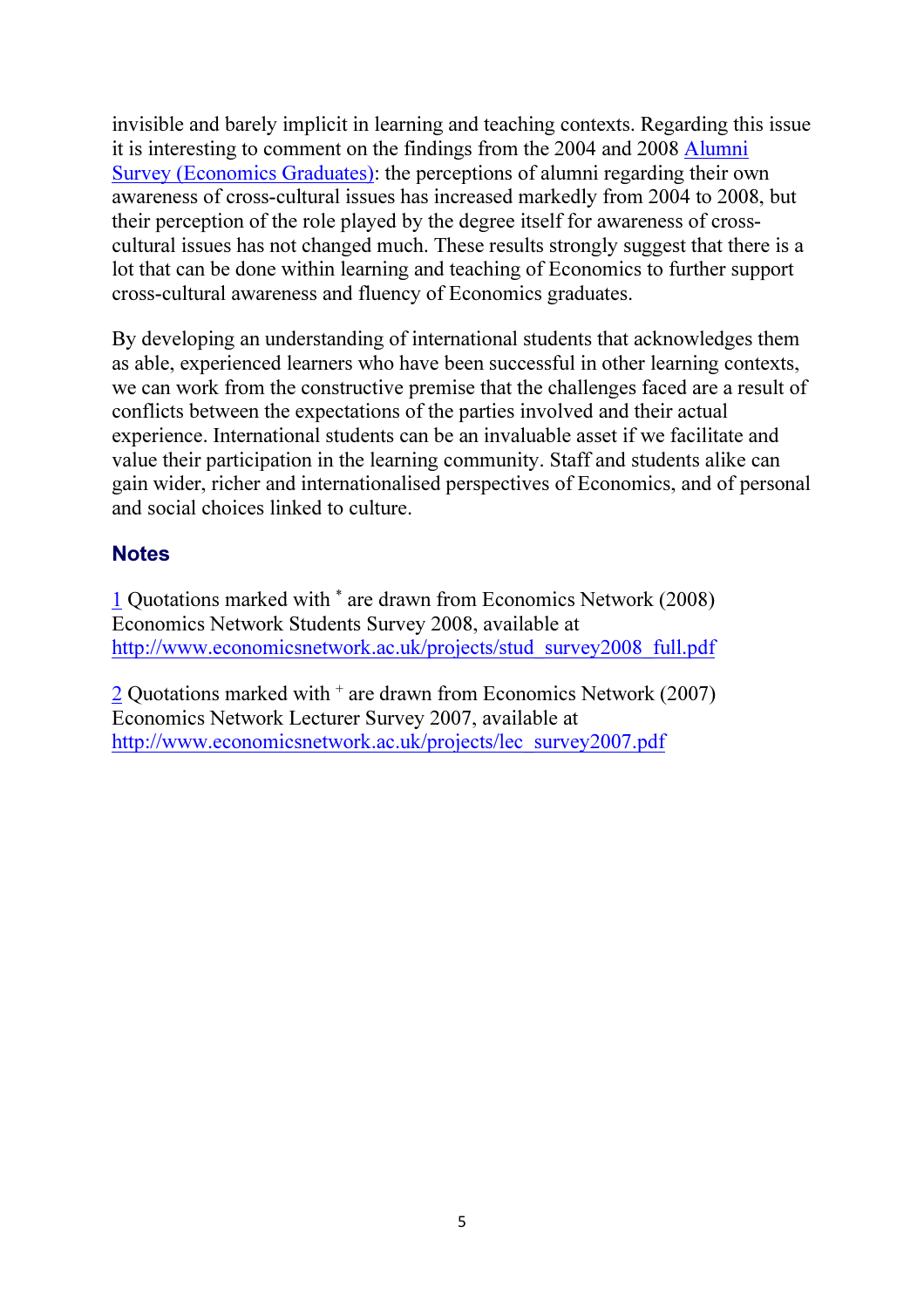# 2. Cultural diversity and learning and teaching

In this section we share examples of cultural diversity we have experienced that can directly impact on the academic performance, behaviour in lectures and social interactions of international students. These examples support or complement the wealth of published material on this matter (see for example Ramburuth, 2001, who investigated the perceptions and practice regarding cross-cultural learning behaviour with implications for teaching, learning and diversity management in Economics; and Carroll, 2005).

In some cultural traditions, scholars are treated with great respect as societal role models. Students from such cultural traditions may address us with ceremony emphasising or exaggerating our academic title, and combining it with our first name. No matter how many times we invite the student to call us by our first name alone, they may never feel at ease to do so. Also, some students may seek our advice on personal issues of a serious nature, beyond the scope of normal pastoral care. In these situations it is best all round to refer the students to specialised support services within the institution*.*

Knowledge is, for many, considered as having an intrinsic value for humanity, with no ownership or attribution to its creators. The fundamental value of learning and of researching to become a better human being is in contrast with applied research and learning for a career and material gains:\*

'My main objective was to learn economics rather than getting a degree, however, currently I just wish I could finish my degree as soon as possible because I am not learning what I wanted. I have become a degree seeker instead of knowledge seeker.'

Referencing can be meaningless if we believe we should integrate learnt knowledge as our own. This is fundamental to understanding why so many students are considered to be colluding and plagiarising even after being explicitly told that this is unacceptable, and that they can face exclusion.

#### Top Tip

The purpose of referencing escapes many international students, and is not an immediately easy task as it implies being very attentive to detail. Exemplifying how to reference properly using our own work somehow humanises the experience. Asking the students to practise referencing under our guidance and giving students immediate feedback can be very helpful.

There are also implications for answering exam questions and writing essays. Many students will consider that basic questions that check factual knowledge cannot be *just* that. They take such questions as opportunities to show how much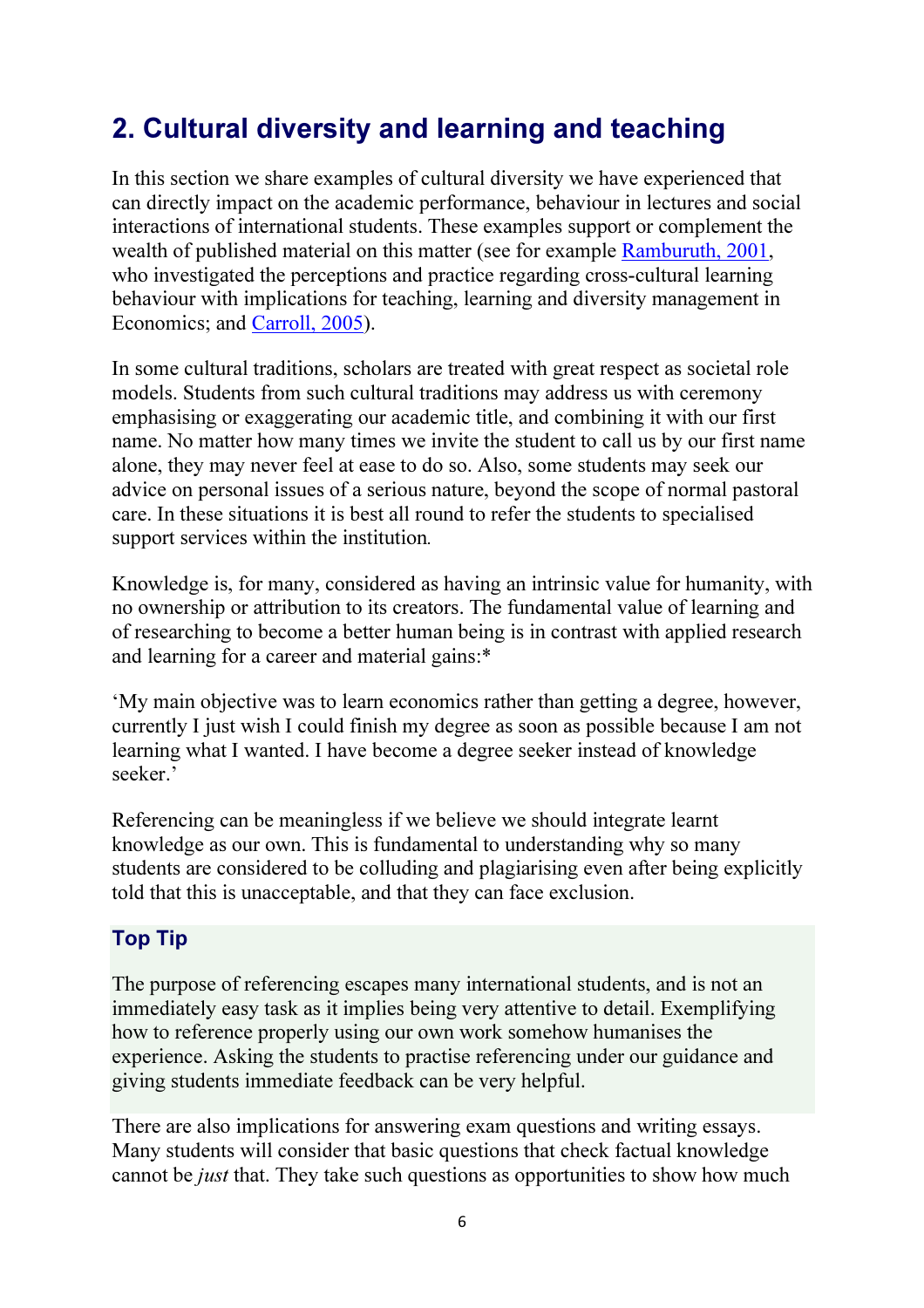they know around the subject without ever stating the obvious because that *is* obvious and the lecturer or teacher already knows that. As a result, such students produce long answers that do not address what is asked, and that often have to be marked as wrong. Similarly writing essays can be a problem.\* Some students will produce work that is three times as long; that does not address the immediate concerns of the essay but is instead speculative; where no distinction is provided between facts and opinions; that is poorly referenced, or not referenced at all. This tends to be an issue when students first start their degrees but can have a big impact on their motivation:\*

'Essay writing during the first year was a little difficult.'

Respect in some cultures also manifests itself by not looking straight at others, so that there is no eye contact. We could interpret the student as lacking in confidence, being extremely shy, not being interested or even being rude. This is relevant when students give presentations as they may receive lower marks.

#### Top Tip

Students who do not look at us directly when talking or listening, respond constructively when we explain sensitively how such behaviour can be interpreted. Students need to consider *negotiating with themselves* and changing a behaviour that may be core to their culture.

In some countries, arriving late, chatting with peers or answering the mobile phone in lectures or tutorials is not an issue. We have given lectures in some countries where students take notes whilst answering their mobile phones, or leave the lecture halfway through and come back later without any form of justification. When international students chat during lectures or tutorials, particularly in a language other than English, it can be distracting, irritating and interpreted as a lack of respect. However, students may be trying to support each other's learning as expressed in the following quote from an Economics lecturer:

'In the past I have occasionally had overseas students talking in class – but this was usually one of them translating for the others.'

Interrupting or talking at the same time as other people can be considered normal and even desirable in some cultures, as it indicates people are paying attention and are interested. Yet, in the UK it may be interpreted as disruptive, aggressive or rude. We need to address these issues early on, by explaining to students clearly that such behaviour is distracting and considered disrespectful.

Some students will want to give us presents, as an expression of respect. It could be food and drinks, but it could also be expensive goods (or money and vouchers) and even forbidden imports such as stuffed crocodiles. Simply telling such students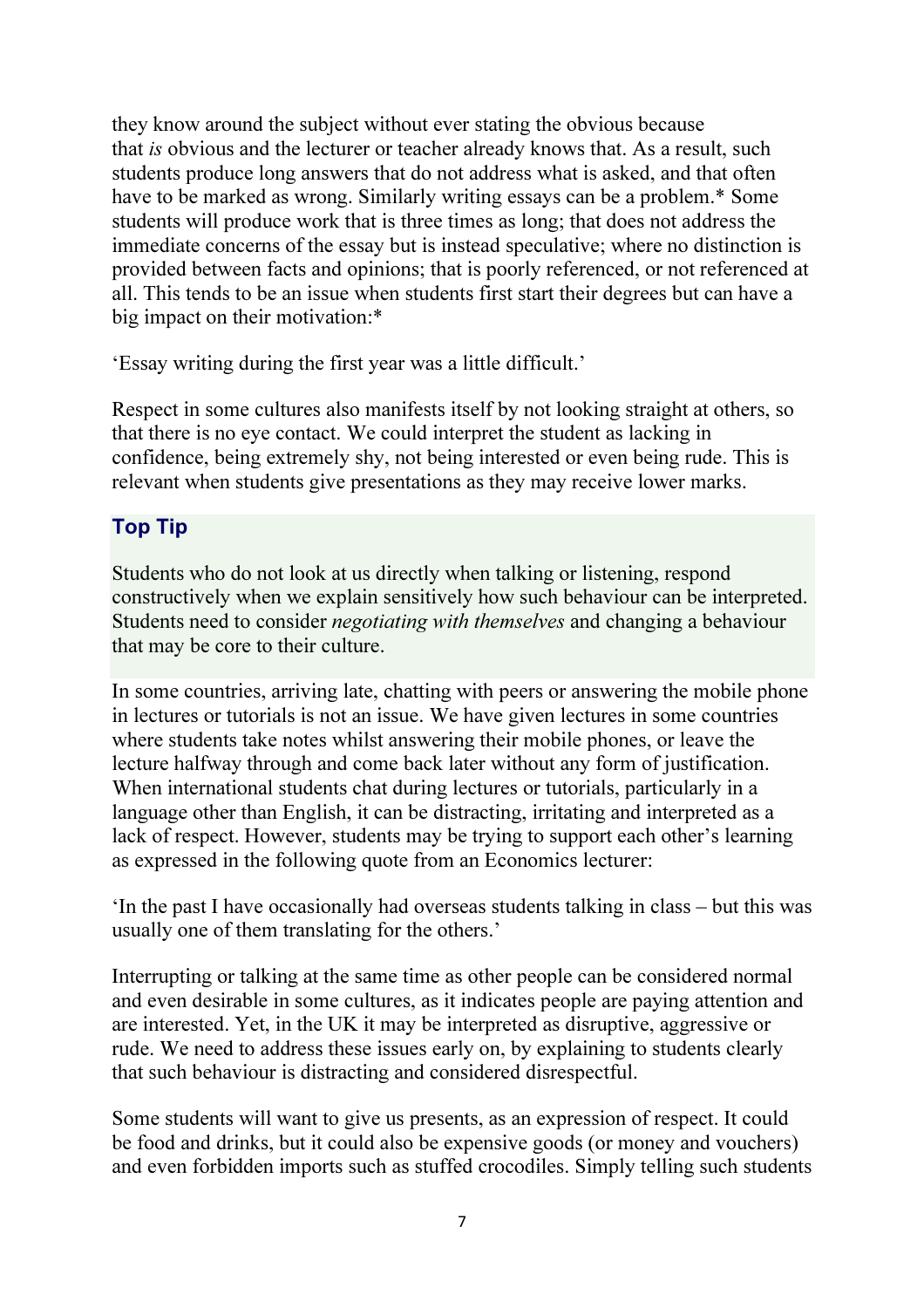that we cannot accept presents does not solve the problem, as in a number of cultures it is polite to accept a present only after having refused to accept it a number of times. So students will insist that we accept, as it is part of a cultural ritual for them to insist and for us to refuse! Such students can seem to be intrusive and as trying to ingratiate themselves with us in some way.

#### Top Tip

One approach to deter students from giving us presents is to tell them that we cannot personally accept presents as such gifts become university property and have to be formally recorded (check your university policy on gifts).

Shaking hands energetically, patting each other on the back, gesticulating, talking loudly and standing very close to others may be the norm in some cultures but considered as overtly aggressive in the UK. Unless students are told about these interpretations explicitly, they will not necessarily notice that they are behaving differently to others.

Making quick decisions, taking initiative or volunteering information before developing a strong sense of belonging to a group is not expected in some cultures. However, in the UK reluctance to do the above could be interpreted as passive or non-assertive behaviour. This can lead to some students feeling they are not given the time to think and having to accept other people's decisions, particularly in group work. Making these differences explicit to all may ease relationships between students.

Some students will be surprised that there may be fewer senior female academics in the UK than in their country of origin; others will consistently not acknowledge the presence and professional competence of female academics and will only accept male academics.

#### Top Tip

Some students feel uncomfortable in one-to-one or small group meetings where they are the only person of that gender. Leaving the door open of the office or room where the meeting is taking place, and offering the student a seat by the door can reassure them.

Some international students will think that English, Irish, Scottish and Welsh are the same; and many non-European international students may even assume that all European students (including UK students) are the same. Likewise some UK students may believe that all Africans, for example, are the same. This form of stereotyping can create irritation for students and staff alike.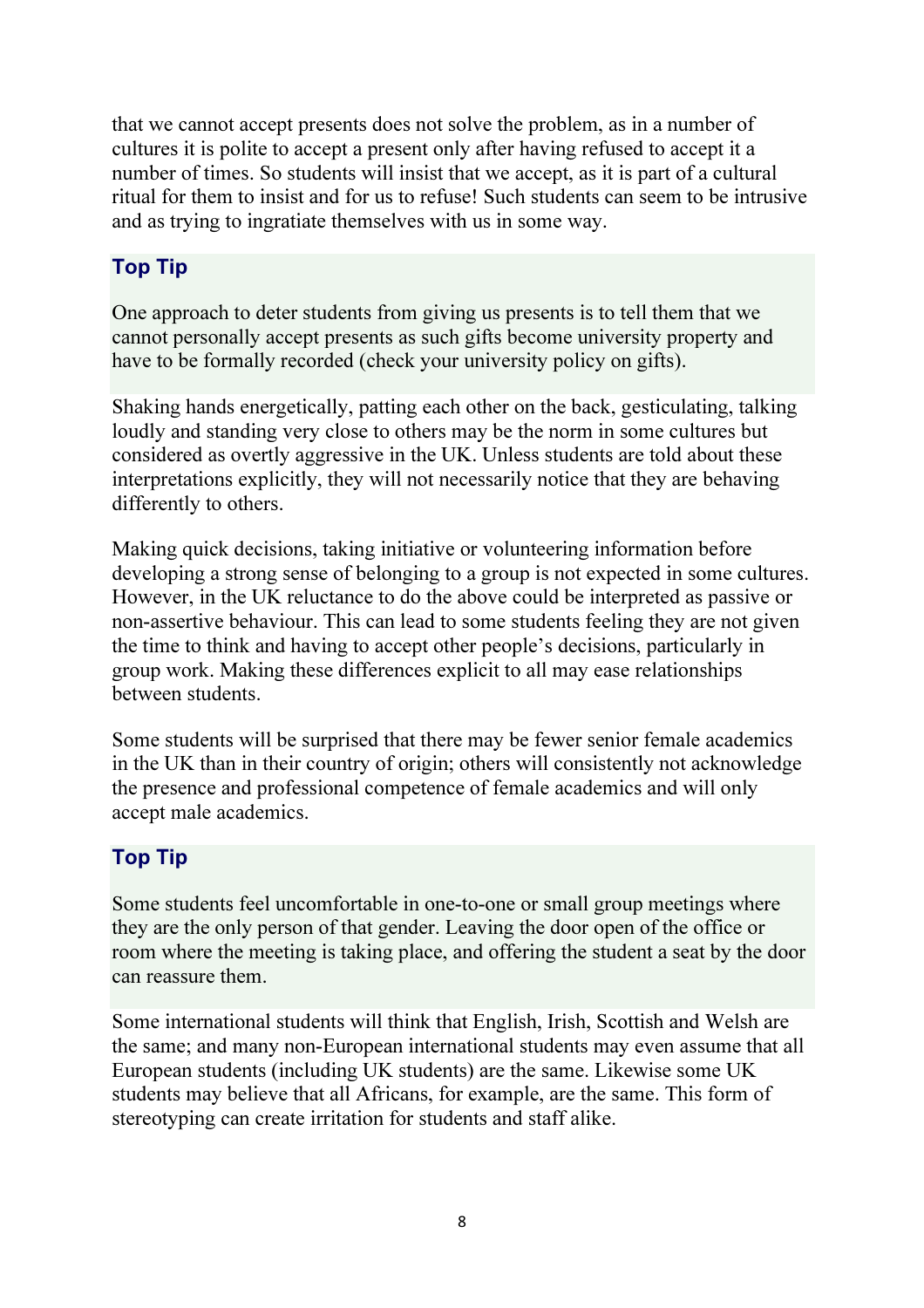# 3. Being aware of language and cultural references

- 3.1. Language issues for students
- 3.2. Strong regional accents
- 3.3. Particular uses of English
- 3.4. Culturally specific references

#### 3.1. Language issues for students

English language is an important factor when international students choose to study in the UK. A good command of English is a highly valued skill for many professionals across the world, and achieving language fluency is a goal for international students. Although institutions set certain language standards as entry requirement, the monitoring of these standards tends to be subcontracted to language units within the institutions.

One issue faced by many international students is the sudden realisation when they arrive in the UK that despite their language qualifications they still find it difficult to understand what others say and others find it difficult to understand them. This is usually often unexpected and can be very disheartening. As a result many international students become very self-conscious which can lead them to avoid speaking with others and to isolation.

Often international students, particularly those new to the UK, are more fluent in written than in spoken English. They may not be prepared for specialised jargon, and initially being taught and tested in English can be unexpectedly difficult. A further issue is that students may feel inhibited to ask for clarification which can affect their performance.

Schmitt (2005) reports that the vocabulary considered sufficiently large for native English speakers is 40,000 words whilst for non-native English speakers entering university it is 10,000 words. Schmitt *et al.* (2001) found the average vocabulary of university-aged English language students in several countries to be just under 4600 words. As would be expected with such a limited vocabulary, students' understanding and progress are likely to be affected. A study by Shanahan and Meyer (2003) found that first-year students of Economics for whom English was a second language, did significantly worse in end-of-semester examination results than students for whom English was a first language.

The following quotes reflect some difficulties initially faced by some international students studying Economics in the UK:\*

'At the beginning of the course it was difficult to grasp more technical and academic terms, but I would not see that as a long-term problem.'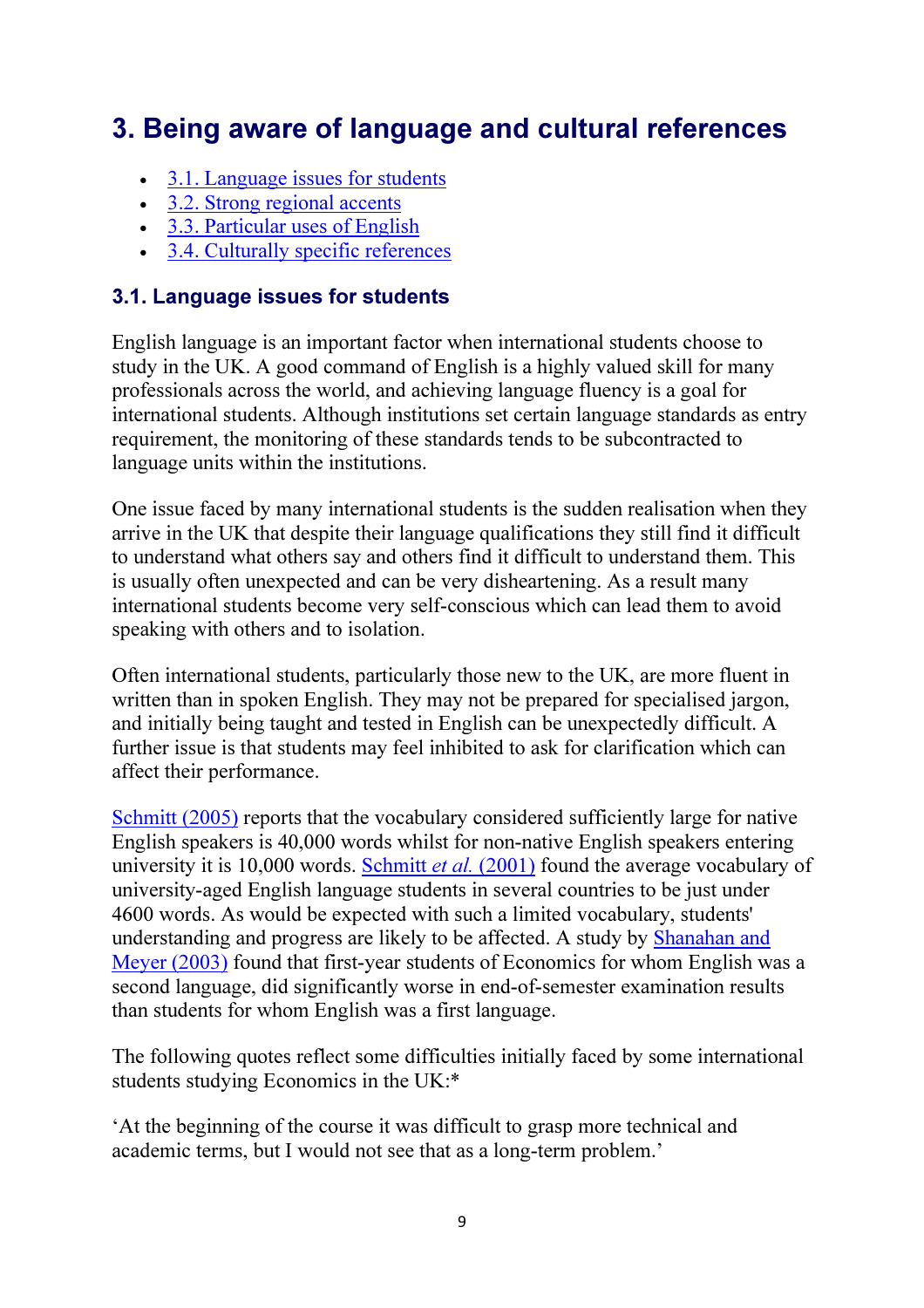'I had hardly any experience with essay writing, which resulted in several bad marks at the beginning of my course.'

A high proportion of international students of Economics in the UK report that their learning had been affected in some way due to language:\*

'To some extent, yes. It doesn't affect my understanding, but when it comes to asking questions and writing essays, I do have some problems.'

International students who are native or near-native English speakers, and to some extent UK students whose first language is not English or who come from areas with strong regional accents, can also struggle. The practical suggestions on learning and teaching we share in this chapter may be useful for them as well.

Many international students initially rely on varied verbal and non-verbal cues to understand what is being said, including pace and emphasis, lip reading, facial expressions, hand movements, multisensory signals and contextual prompts. Strong regional accents, colloquialism, the use of unusual phrasal verbs, jargon, abbreviations, acronyms and references to culturally specific information can all obscure the message. Being aware of language and cultural references is very important, as commented by a UK Economics lecturer:

'My most serious issue is providing material in language that is understandable by ESL students. I am searching for ideas all the time – [the Economics Network site] helps me in this regard.'

#### 3.2. Strong regional accents

It is inevitable to encounter strong accents in an international environment whether individuals are native speakers or not. Both international and UK students consider language issues as barriers to learning:\*

'The seminar tutor should speak better English, as a strong Chinese accent makes it sometimes very hard to follow, even for my native English speaking friends.'

'Use of more understandable English by the tutors would make seminars far more useful. They can be a little useless when the group cannot understand the tutor and the tutor cannot understand the students when questions are raised.'

Whilst it may be expected that in international environments people may not immediately understand each other, and that this should not necessarily be a barrier to communication, a strong accent can make the a lecture or tutorial incomprehensible. From the students' perspective, struggling to follow what we are saying because of our accent can be very frustrating and from their perspective,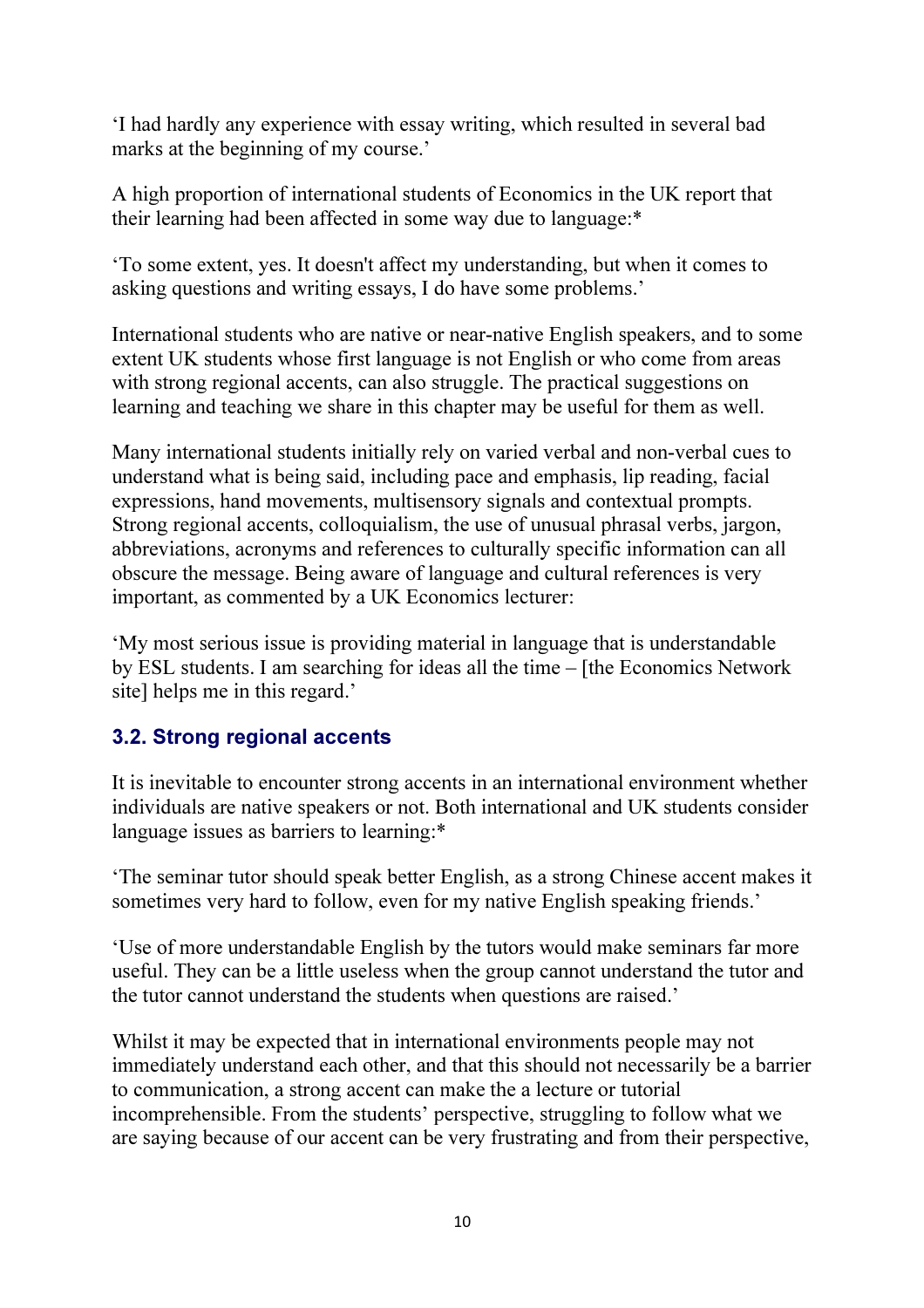unacceptable. It is therefore crucial that the delivery of content does not rely exclusively on the spoken word.

Another problem is when students ask a question or offer an opinion but we cannot understand them due to their accent. Asking the students to repeat or rephrase may be embarrassing and counterproductive. Sometimes, it is tempting to pretend we have understood the contribution and try to move on. On a practical note, from our experience, the more we engage with different accents the more we are likely to come to understand them.

#### Top Tip

A constructive approach when we cannot understand students' contributions due to strong accents is to ask the student to write the question/comment on a piece of paper for us to read, and then for us to write the question on the board for the benefit of all.

### 3.3. Particular uses of English

#### Colloquialism, idiomatic and unusual expressions, phrasal verbs, jargon, abbreviations and acronyms

*Calling a spade a spade*. We should avoid using colloquialisms, idiomatic or unusual expressions that take a long time to understand and learn. One of us recently heard a specialist referring to 'looking at the accounts with *a beady eye*' thought it was an acronym '*a BDI ',* and asked what it was. So if we do use such expressions, we should explain what they mean and why we are using them.

Most international students will know common phrasal verbs including *to stand up*. Less common phrasal verbs can be very difficult to decode and even puzzling. For example, what does to *stand down* mean? Is it the opposite of *to stand up*? If so, how can we physically do it? To develop awareness of such unusual uses can take a long time! Can we use alternatives maybe closer to the Latin or Greek root? For example, instead of *to stand down* we might use *resign*. Linguistically related to phrasal verbs are also expressions that use the same particles as phrasal verbs but in a different order and which have very different meanings – these can be very confusing. Examples of this include *to set off* and *offset*; and *set up* and *upset*.

We should write down all specialised jargon, abbreviations (e.g.; *i.e.*) or acronyms (BDI!), and what they mean in legible print so that we can refer to this when we use them. It is most helpful if we can refer to a glossary that we have previously made available to students (as discussed in section 6). Also, if year after year, international students make a spelling mistake writing specialised jargon or expressions, we should refer to this, and maybe suggest a way of memorising the word/expression properly.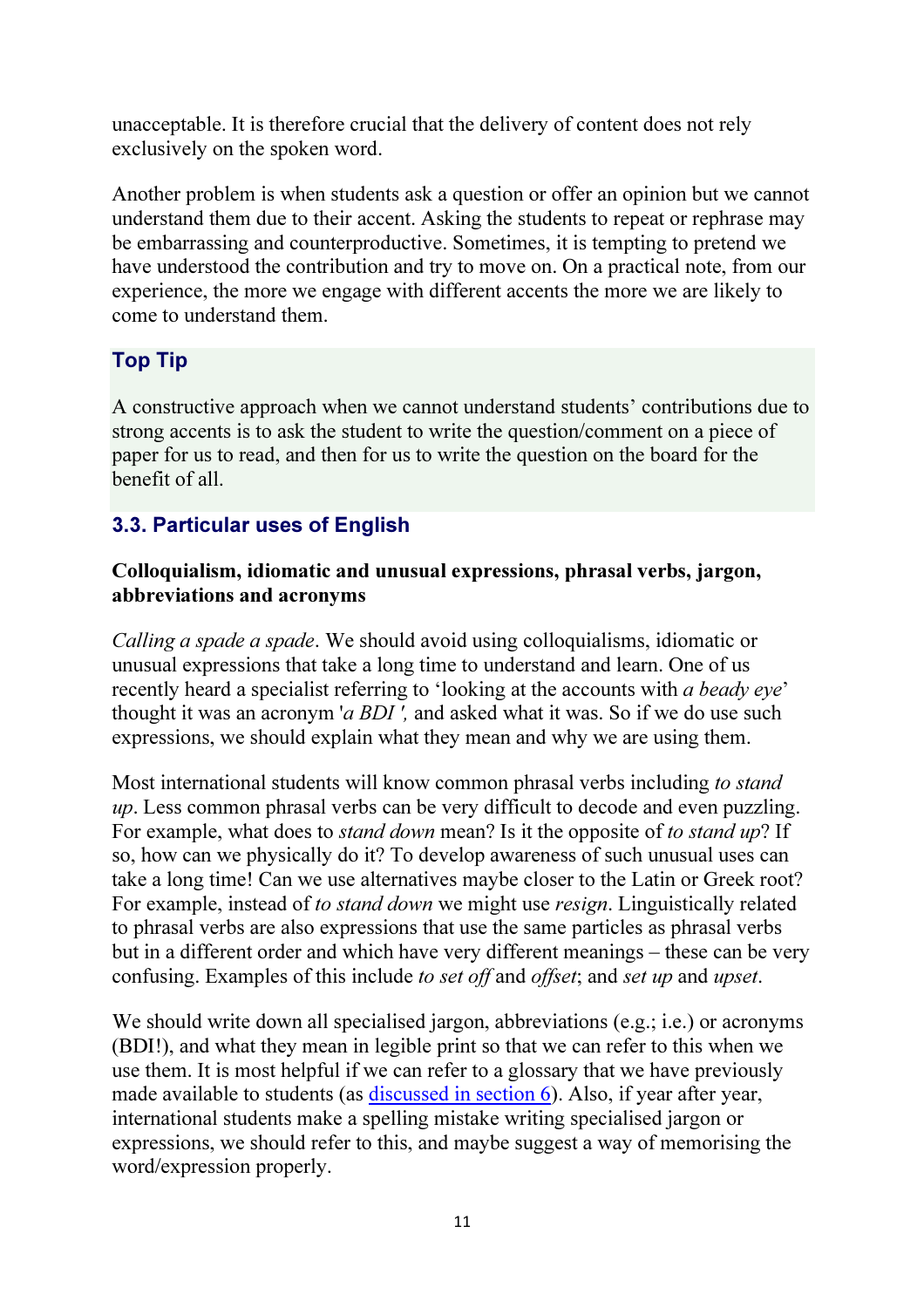#### 3.4. Culturally specific references

Examples are important to illustrate information and to help students pay attention to the lecture or tutorial. However, if examples are specific to cultural references they are meaningful only to some students and many international students may effectively be excluded. An illustration of this is when we asked non-European international students and staff about 'Asterix and Obelix' and very few recognise these characters.  $\frac{(note 1)}{}$  Further examples include cultural, social, political, religiousor historical references based on the UK, USA and Europe; and TV and radio programmes, films, magazines, newspapers, cartoons and books. Many international students frequently prefer to watch and listen to programmes and to read sources from their countries of origin. So if we want to use local examples, we need to explain the context and why we are using them, and if applicable we could bring a copy to the lecture or tutorial to show.

In cases where our lectures focus on UK specific systems—say, the UK tax system—some international students may feel that this is not relevant to them. We can explain that the underlying thinking and practicalities about systems in the UK are transferable to other systems, and that it is of value to analyse different models of organisation and to learn how to access the relevant information.

#### Top Tip

The motivation of international students can increase if we ask them to contribute with information relevant to their country. For example, we can ask students to verify the specific impact that a global trend has on a particular economic aspect of their country.

#### **Note**

*The Adventures of Asterix* is a series of hardback French comic strips, first published in 1959, very popular with children and adults alike, in many European countries (http://www.asterix.com/)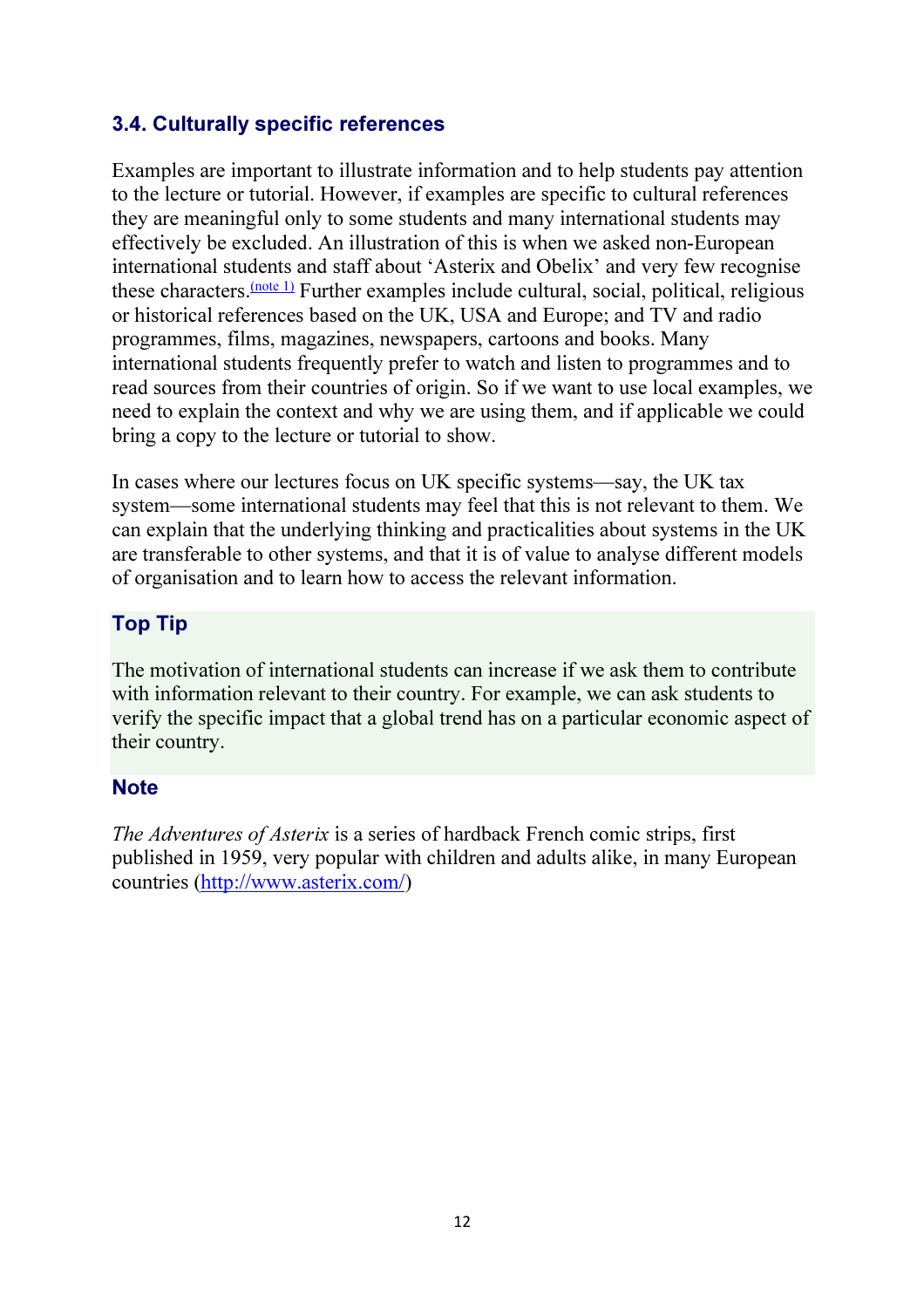# 4. Promoting interaction for integration

In Economics in particular, poor integration is a missed opportunity for very interesting discussions as international students represent a variety of economic regimes from all over the world. Students from diverse academic traditions also have complementary skills that can be used as a resource for learning. An example is that some international students have higher levels of mathematical ability but struggle with economic intuition and interpretation of results compared with UK students. Interaction that specifically acknowledges these complementary skills can be valuable as international students can check the mathematics of UK students and UK students can check the intuition and explanations of the international students (Long and Barnett, 2008).

Even though many international and UK students would like to interact more, they often misinterpret each others' intentions. For example, a study found that Australian students often think that international students prefer not to mix with them, and vice versa (Volet and Ang, 1998).

Below we discuss how to achieve integration through interaction. We analyse the space provided by the lecture theatre to interact; we give step-by step guidance on how to promote and monitor interaction in the lecture or tutorial; we discuss issues relevant to games and case studies; we discuss group work outside the lecture or tutorial; and we share views on e-interaction.

There may be students who do not like to engage in activities. As long as we provide alternatives for these students to learn (e.g. watching the behaviour of others; trying to look into emerging patterns on their own) we are not excluding them from learning.

- 4.1. Interaction in the lecture and tutorial, step-by step
- 4.2. Games and case studies
- 4.3. Group work outside the lecture or tutorial
- 4.4. International students giving presentations
- 4.5. Online interactions

#### 4.1. Interaction in the lecture and tutorial, step-by step

In our experience, the lecture space is fundamental to initiating interaction between all students under our guidance. Sharda (1995) highlights the importance of the cultural awareness and sensitivity of staff in supporting the workings of culturally diverse groups, and that group work in class provides opportunities for staff to monitor groups' social dynamics.

The size and seating arrangements in lecture theatres often make them appear unwelcoming spaces, and students tend to sit next to their friends. So a common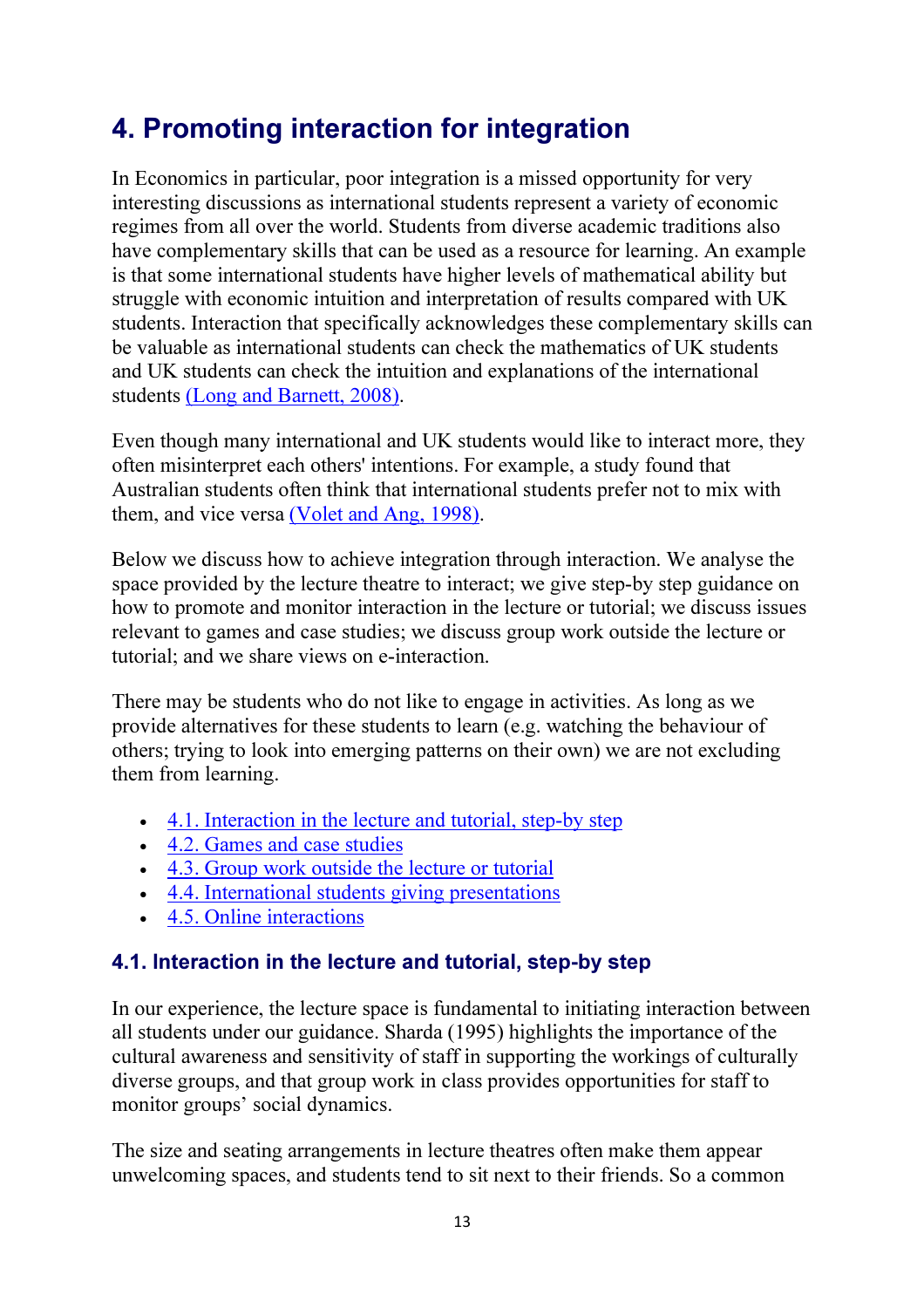justification against embedding interaction in lectures is that it can only be done in small groups, and in rooms where students can walk around.

Activities for interaction include those proposed by Sloman and Mitchell (2002) such as anticipating outcomes to scenarios presented; comparing notes; sharing doubts; filling in gaps in handouts; answering questions; sharing thoughts relating to a quote; anticipating trends in curves; and predicting behaviours.

In our experience, groups of three make good groups as everyone has a chance to contribute fairly, in a short time. Bigger groups may defeat the purpose.

When planning these activities for the lecture, we allocate 1 minute per student per group, plus 1 minute to write down keywords, plus 1 minute per group to share in plenary. In a variation of this format, we give 1 minute for students to reflect on the question on their own and to write down keywords, and then another 2 minutes for students to share in small groups. Instead of asking groups to share in plenary, we can show the students the answers to the activities proposed and give them another 3 minutes to compare in their groups with what they had achieved.

We specifically ask students to form groups of three with others they have not worked with before. We say and write something along the lines of 'Please find two people sitting within your reach that you have not worked with before.' In the following schematics we suggest ways to form groups of three. Students sitting in adjacent rows across a corridor can easily stand up and change places. This gives enough variety to group membership.



Figure 1 Schematic of sitting arrangements in an amphitheatre type room where the rectangles represent rows, and same-fill adjacent circles represent students working in the same group.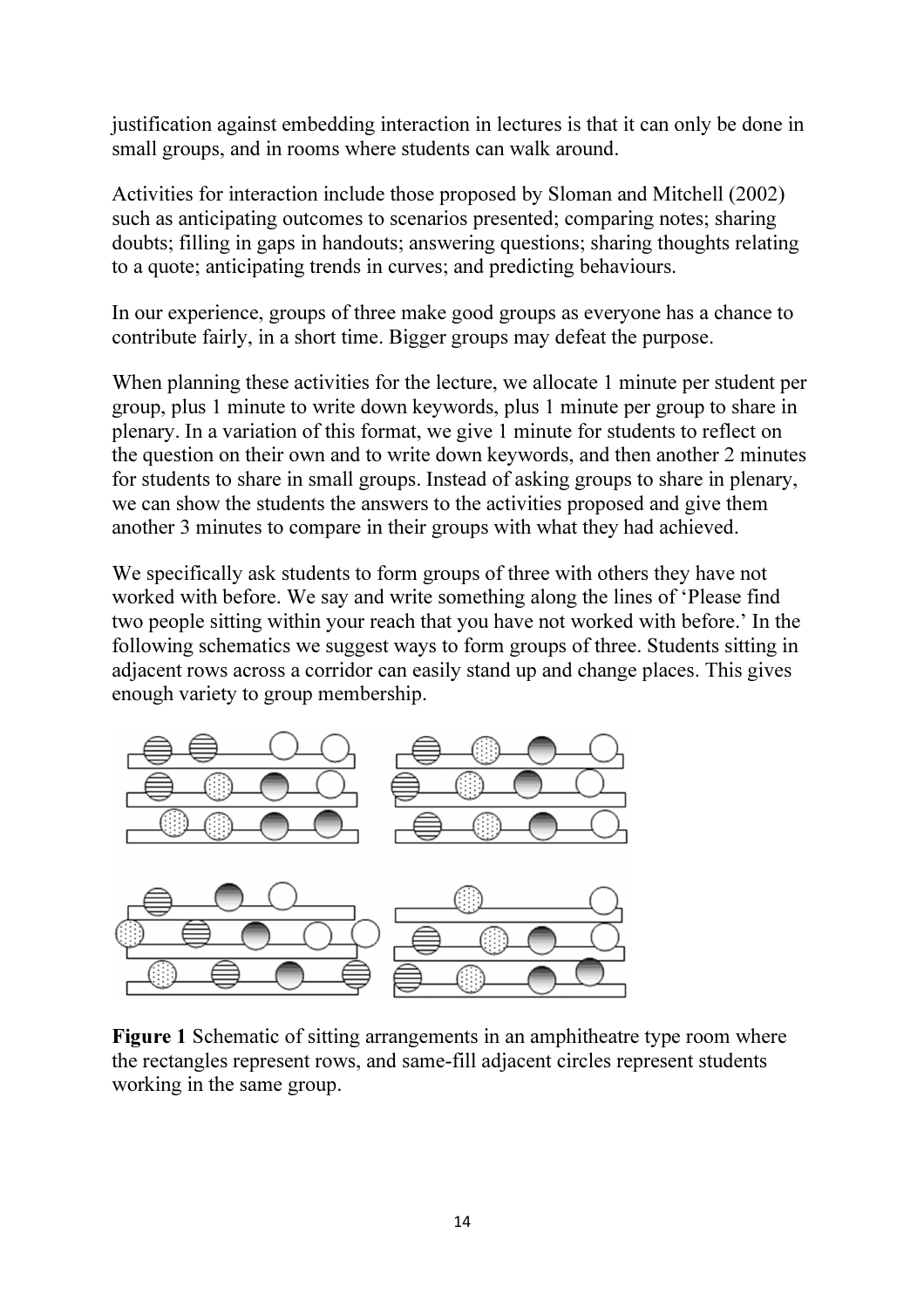#### Top Tip

If students are reluctant to interact they may need some encouragement or clarification. Having written instructions and aims, and reaffirming the benefits of interaction, is usually sufficient for students to engage. We should give the choice to students who prefer to work on their own to do so.

International and UK students generally enjoy working this way and are constructive about overcoming difficulties in communication to complete the activities successfully.

Frequently, students start by introducing themselves and where they come from, which is a great step for integration.

Our observations over the years lead us to conclude that there are a number of valuable outcomes of proposing such activities, for motivating integration of international students:

- 1. Students work together who might not otherwise interact.
- 2. Engaging in such activities on a regular basis prepares students to listen to different ways of expression including different accents, and different culturally informed views.
- 3. Students tend to leave the lectures in mixed, rather than in the initial samecultural background, groups.
- 4. This is a constructive foundation for more demanding group work outside the lecture.

#### Top Tip

As students come to expect working in mixed groups in lectures they no longer sit next to their friends and clusters of same-cultural background students tend to disperse. Apart from integration in the lecture, interaction may also nurture informal peer support networks.

Interaction in the lecture motivates international students and further energises the class. We find that it no longer takes most of the semester or academic year for international students to develop enough trust in us and in the rest of the group to be willing to contribute.

#### 4.2. Games and case studies

Using games and case studies in lectures or seminars can help make Economics lectures and tutorials more meaningful and help to motivate students (see for example Sloman and Mitchell, 2002; and Volpe, 2002). When asked about aspects of their Economics degree that could be improved\* students refer to more interactive elements, such as games, experiments and role-play.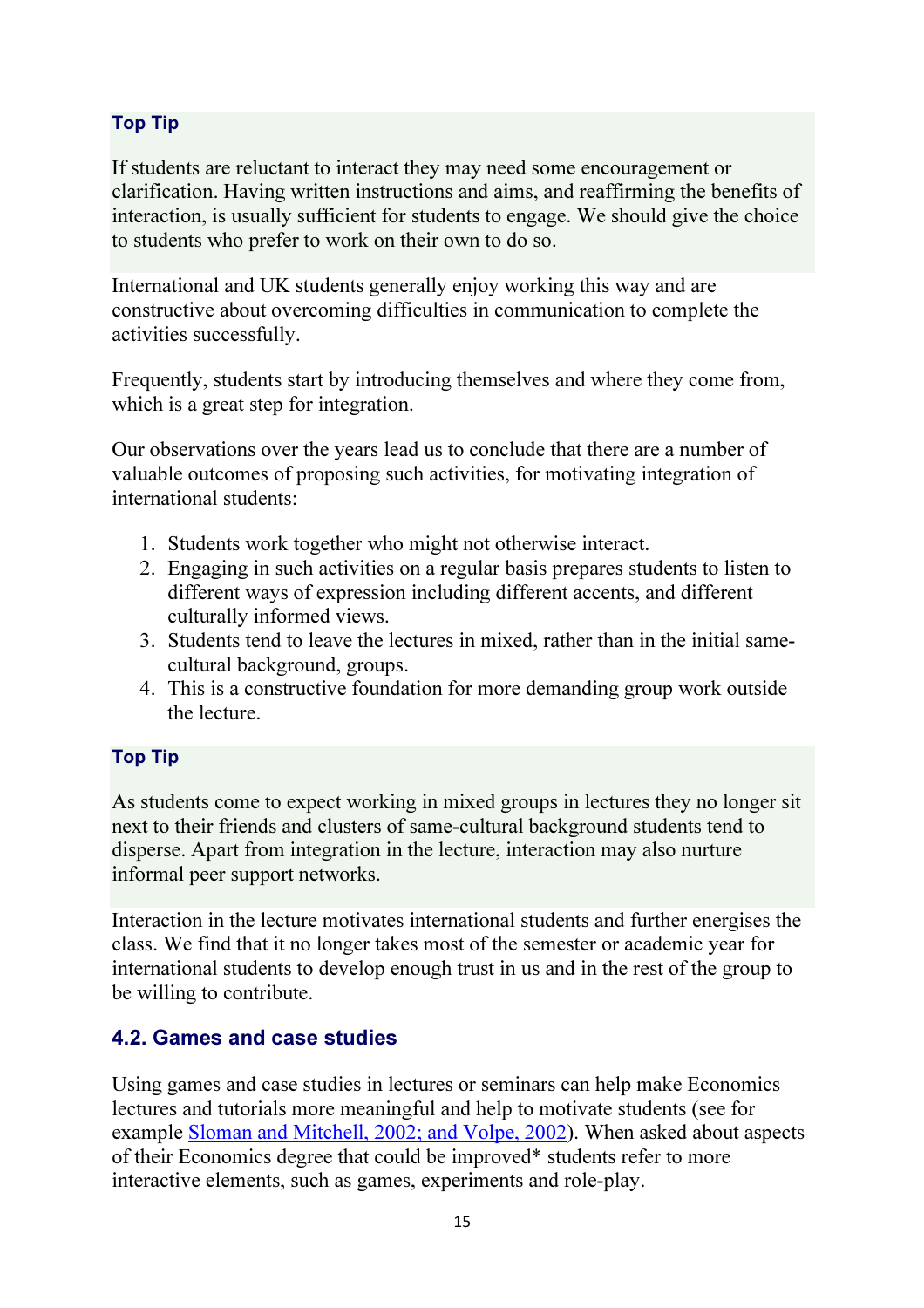There are three issues we feel important to address when considering such approaches in an international environment.

- 1. We need to be realistic in our planning of how long the activities take, so that the conclusions at the end are not rushed, which can lead to international students being unable to follow.
- 2. International students may need longer to understand why games and case studies are relevant for their learning.
- 3. Following instructions with jargon that international students cannot recognise can be de-motivating. Even if we reassure the students that they will understand once they engage with the activity, it is still very frustrating to try to do something they have not understood.

#### Top Tip

Enriching the instructions of games and case studies with multisensory resources can help international students better understand and recall information.

For example, a game with very simple instructions such as 'Setting up a pit market', used to introduce the supply and demand model, can be initially very confusing for international students. So how can multisensory resources be of help? Do all international students know what a *pit market* is? Why not show a photograph? When the roles of buyers and sellers are allocated, can we enrich the verbal instructions with visual or auditory cues? Small changes can make it easier to memorise the roles so we could allocate the buyers (and highlight the b for buyers) with the black cards (and highlight the b in black) to make it easier to remember. Also can we complement this with showing and keeping visible the colour of the cards? Can we use a simple cartoon to explain the instructions?

#### 4.3. Group work outside the lecture or tutorial

Group work can be invaluable for students to acquire and develop values and skills. Equally, it can be very frustrating and discourage students from interacting. If this is the case when all group members have attended the same or comparable educational system, having a mixed international and UK membership can bring far more complexity to group work. Different (and divergent) unspoken culturallyinfluenced values, expectations and prior skills become more salient when trying to comply with deadlines. Our observations indicate that students who experience culturally mixed groups regard anticipated difficulties as manageable supporting the findings of Volet and Ang (1998) and those of De Vita (2005: 77). We too find it important to share these affirmative outcomes of culturally diverse group work with all students to remove unhelpful preconceptions. Carroll (2005) also addresses some interesting issues related to group work.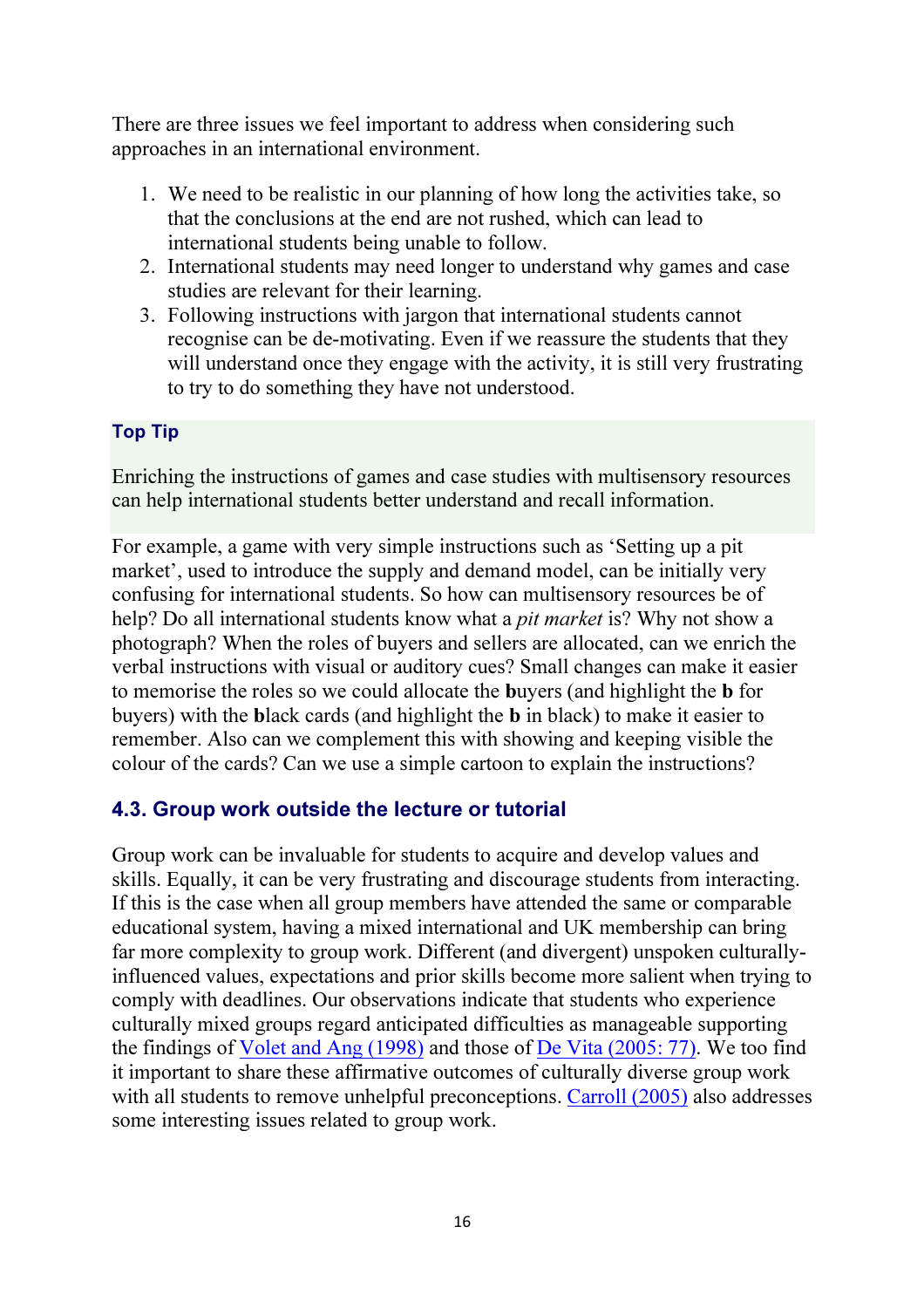Before suggesting international students work in groups, it is important to consider the following issues carefully.

1. Suggesting group work at the beginning of the course is not wise as some international students will still be struggling with language, learning how systems work, and trying to access information including the library, internet and intranet, and VLEs. They may therefore be unable fully and equally to participate in group work.

2. International and UK students interact better in groups if they have already had plenty of opportunities to work together during lectures and tutorials as suggested before. Still we have to be aware that unless we do the group allocation, UK and international students might not mix.

#### Top Tip

In group allocation we need to be sensitive as international conflicts can make some students reluctant to work with others. We must make it clear to all students that if there is a reason why they would like a different group allocation, they can contact us in confidence.

3. Whilst in some countries, students have more exposure to assessed group work than in the UK, in other countries group work may be considered as not real learning. So whilst some international students will have very professional, proactive and constructive approaches to group work others will be uninterested and disengaged.

4. To assess the process we can ask all students to submit reflective journals. Selfregulation and keeping records of emails exchanged, when meetings took place, what was discussed and decided and who attended can be very useful for us to balance who did what and when. Our experience is that many international students do not understand the relevance of reflective journals. Can we provide them with examples and can we make it explicit that these are part of the assessment?

5. We need to clarify what we expect to get from group work; what the roles are within the group; how we expect the group to self-regulate and that all contribute fairly; the typical barriers to group work and how they might be overcome; and what students can gain and what the challenges might be.

For example, in many cases, working in groups with international and UK membership can be slow, with the potential for misunderstandings. Some international students feel that they are not given the opportunities to express themselves, are being misunderstood intentionally, and are being rushed to make decisions. Some UK students may feel that the progress is insufficient and they are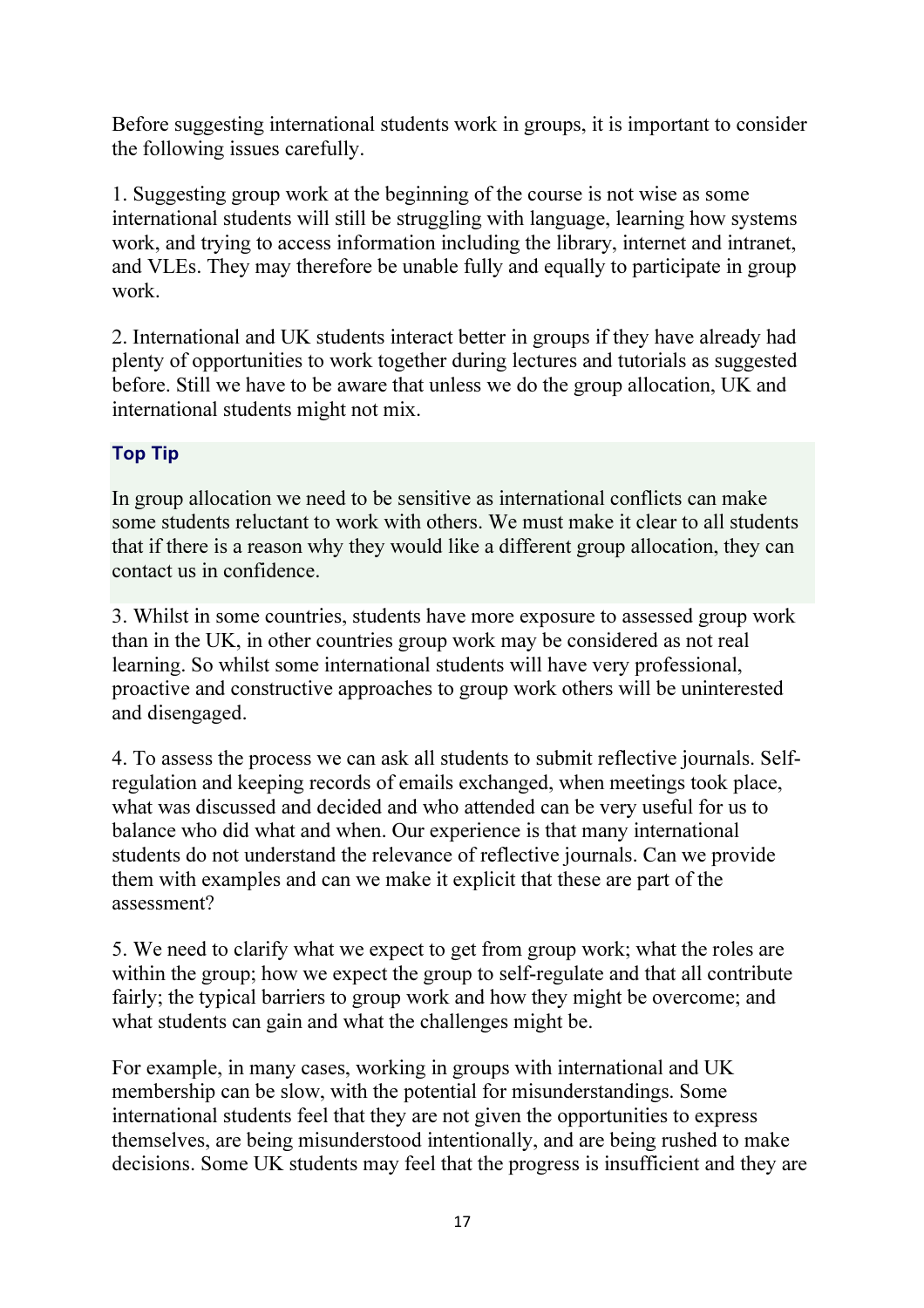effectively wasting time, not learning as much, and that they will be marked down. Some other international students with more experience of group work may feel that UK students do not make enough effort.

#### Top Tip

Make explicit to all students the values and skills they can gain from group work and the added value of an international membership. Also be clear about the difficulties that groups with a culturally-diverse membership can pose and how the difficulties may be manifested in practice.

Shanahan and Meyer (2003) observed that awarding bonus points for completion of a non-traditional curricular task related to learning issues resulted in increased student responses, and supported students' perceptions of the legitimacy of the task as integral, rather than external, to the course. An equivalent approach can be incorporated regarding knowledge and understanding of different cultures as an item that contributes to the final assessment of group work. We first need to ensure how specific we expect students to be in return about what they have learnt from each culture presented in the group.

#### 4.4. International students giving presentations

Some international students may not have encountered this type of academic situation, and some may be too uncomfortable with their way of expression in English, as expressed by an Economics student:\*

'(…) in terms of presentations it was quite problematic for me to speak in front of people.'

Asking international students to give presentations can result in unnecessary tension. Adjustments may help the student feel more comfortable with the situation. For example, would the student prefer giving the presentation in a smaller room, to a smaller audience? Or maybe to read from a script while sitting down?

Consider whether allowances should be made for oral fluency of international students when giving presentations. McMahon (2007) argues that since students will be assumed to have a very good command of English on finishing their degree in the UK, they should be judged in the same way as UK students. However, international students may sometimes feel it unfair to be penalised due to their use of language. We suggest that if such a criterion is to be adopted, international students should be given plenty of support on their presentation skills, and staff assessing the presentation should give specific feedback on what and how exactly the use of language can be improved, so that international students can work towards specific goals.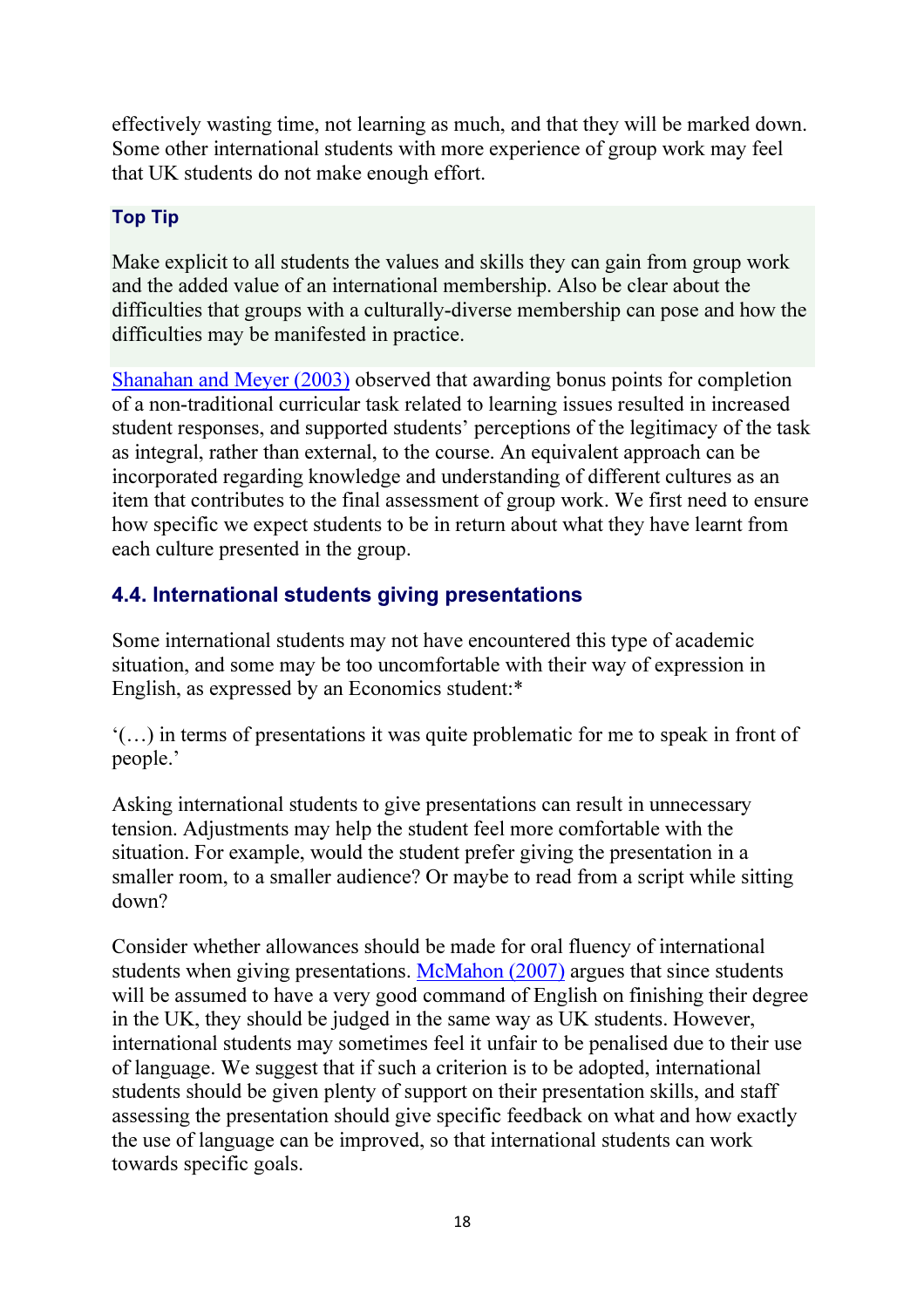All students preparing to give presentations have to be aware of the diversity of audience needs including those of (other) international students. We can specify what we do in our practice to support the learning of international students, including making available materials beforehand; writing down questions; making references available; and responding to questions and comments in an affirmative manner. We can formalise criteria relating to clarity of the presentation to international audiences in the evaluation sheet.

#### Top Tip

Avoid asking international students to read aloud in lectures or tutorials as this can cause embarrassment for those who are self-conscious about their pronunciation, particularly at the beginning of their course.

#### 4.5. Online interaction

With Virtual Learning Environments (VLEs) and social networking platforms we can communicate with students in a way that makes effective use of our time. In addition, outside the academic context, and irrespective of language and cultural differences, many students are increasingly using social networking sites. If we use these means to enrich our teaching we may facilitate students' engaging with the subject.

Social networking can be used to great effect to promote learning of academic content and interaction of international and UK students in and outside the class. Communicating academic content using spaces students use to socialise seems to make the students perceive the subject and the lecturer or teacher as familiar and motivating. However, we would like to caution that some colleagues feel that they effectively spend more time moderating students' contributions. Good training on advantages and disadvantages, as well as on the time management skills required is recommended before we consider proposing their use as learning tools.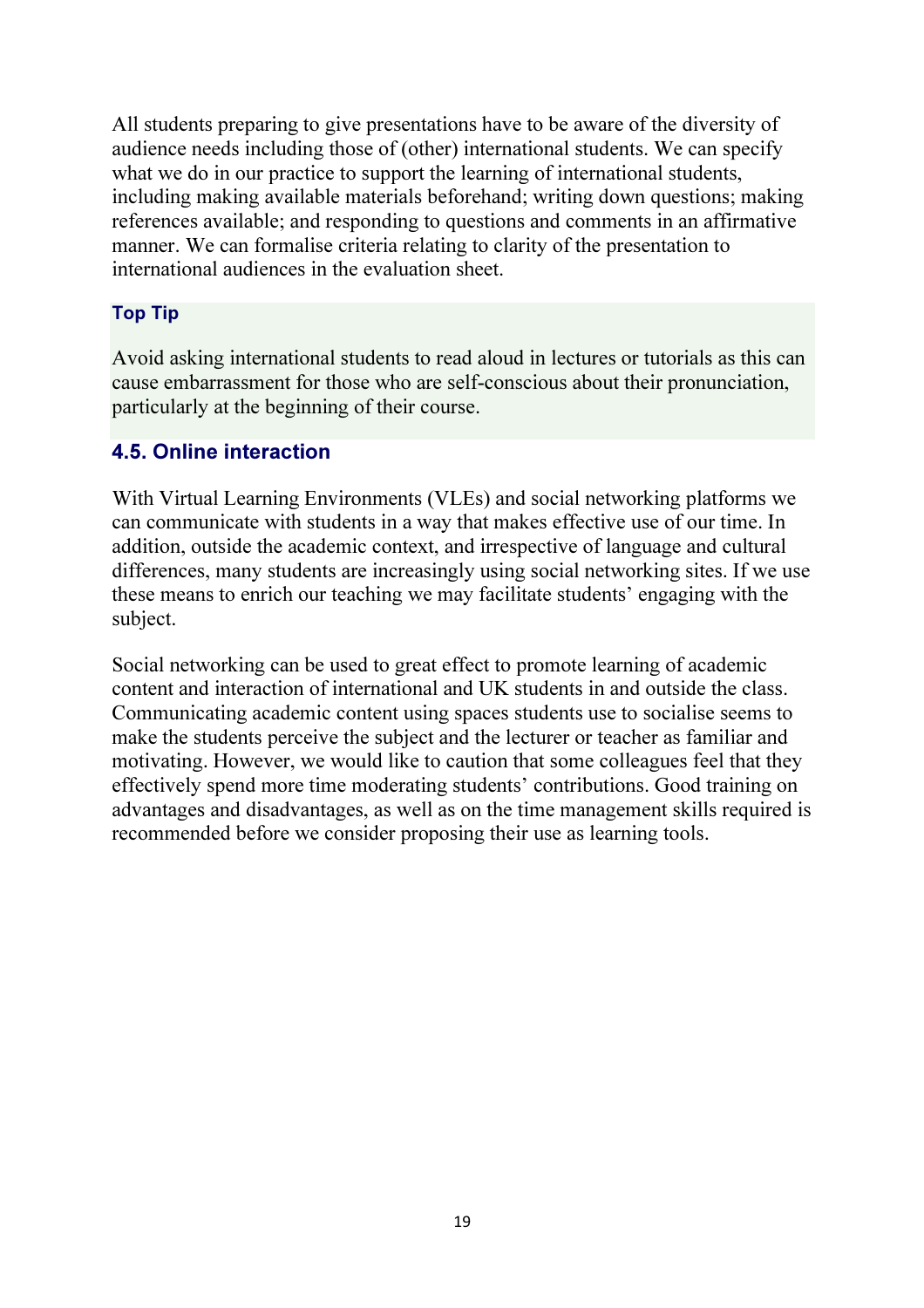# 5. Being sensitive with questions, answers and comments

- 5.1. Offering questions and inviting comments
- 5.2. Responding to questions/comments
- 5.3. Supporting international students in sharing doubts and comments

### 5.1. Offering questions and inviting comments

One of the recurrent comments about international students is that they do not contribute in lectures or tutorials. The classic 'Are there any questions?' followed by an uncomfortable silence, is often used to justify moving on quickly. But do we find it easy to interrupt the Dean or Vice Chancellor with a question or comment without feeling that it may seem obvious or irrelevant to the rest of the audience? International students have the added tension of simultaneously internally debating how to articulate the question or comment in 'good English'. In our view, questions should be used as offering opportunities to learn. However, they can sometimes be felt as threats.

### Top Tip

If we want international students to contribute to a discussion we have to anticipate that initially they may struggle to find the right words or expressions, and may need more time than UK students. In addition, international students are more likely to contribute with questions and opinions when they feel safe that they will not be ridiculed for their English.

An approach we have adopted in our practice that motivates international students to answer questions is as follows:

1. We avoid asking questions directly of individual students, whether international or UK.

2. We are also particularly aware of the difficulties in presenting international students with a text that they have not had an opportunity to prepare, and asking them to respond to questions. If we want to consider written material not made available beforehand, we must give enough time for international students to read it. A good approach is that we read the material twice over in silence, and that usually corresponds to the time many international students take to read once.

3. We always write the question down with clearly legible handwriting (or have it already written in slide shows, OHTs, etc.) and keep it visible so that international students can refer back to it without having to ask us to repeat. This has two practical advantages as we avoid the following: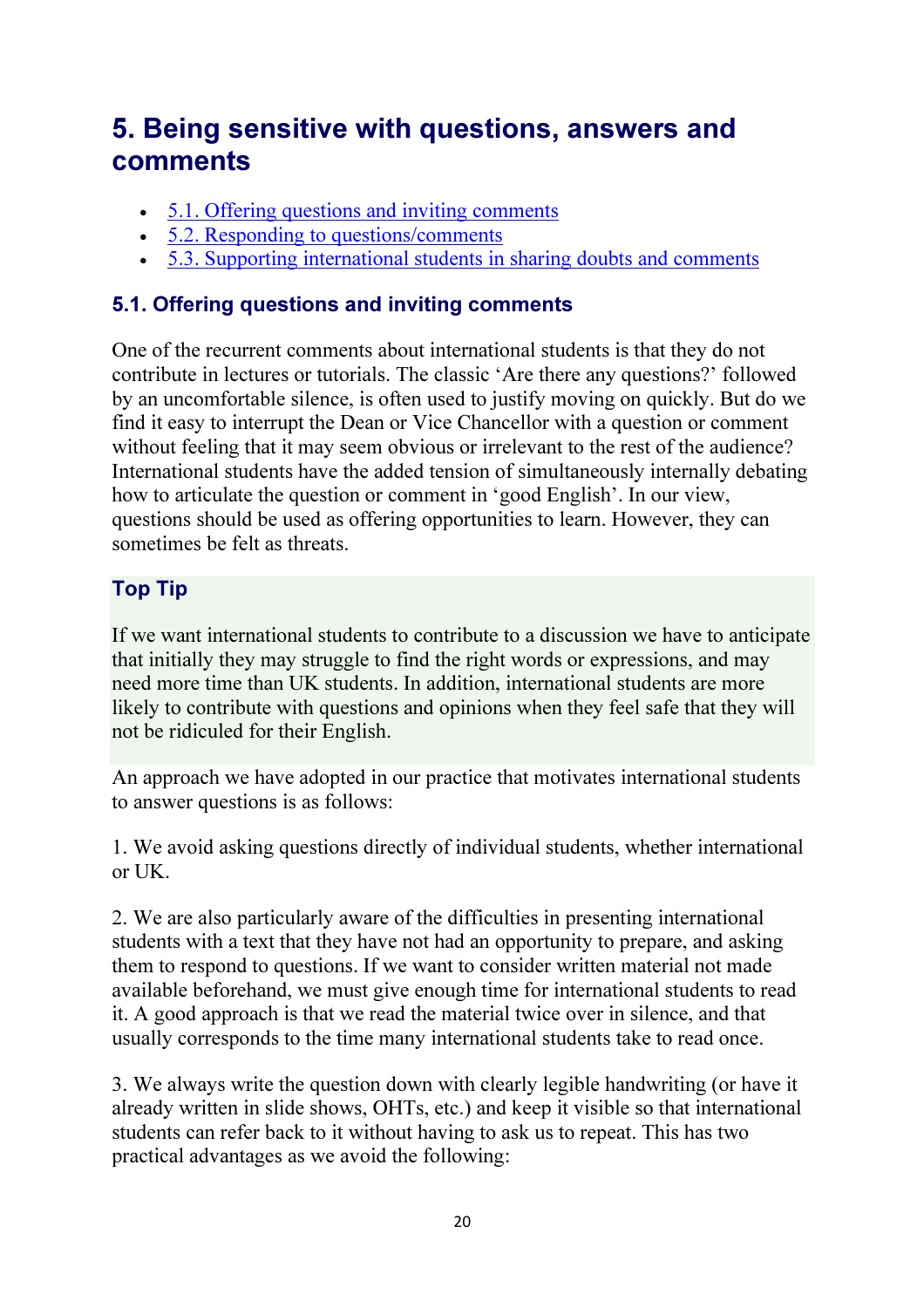- a. when we repeat the question, we are likely to rephrase it and generate added questions or slight variations from the original one, which can confuse international students;
- b. international students may not realise at first that we are asking a question (particularly if we do not use emphasis), and may worry that we think they are not paying attention.

4. We give students 3 minutes to discuss in groups of three what the answer/answers might be.

5. We reassure the students that:

- a. We can all learn from doubts, so doubts are learning resources.
- b. All interpretations are initially valid, and initially we are more interested in diversity rather than focus on the quality of the contributions.
- c. We are more interested in giving students opportunities to test their own understanding than in assessing their individual knowledge at that point in time. This way we get to know and can then clarify, for example, plausible or intuitive but wrong views, that several students may have.
- d. The more difficulties and misconceptions raised and elucidated before the exams, the better for all!
- e. Abstract, complex concepts need time to mature and become clear.
- f. Inevitably, some students will be focusing more at some times than others, and together in groups they may have got all or most of the message.

6. We suggest that one of the students writes down the answers produced by the group on a separate A4 piece of paper, clarifying that we are interested in the combined contribution and not on who contributed what.

7. Once the groups have been talking for 3 minutes we remind them that they should start writing notes on what they want to share, and we give them an extra minute to do so. In our experience this refocuses the students on the task and supports them in being succinct.

8. To get the attention of very animated students we clap three or four times.

9. Because of time constraints, we do not ask all the groups to share their contributions in the lecture. We randomly select two or three groups to read out their findings with one of the group members reading the group notes.

10. We ask all groups to share their contributions on a VLE or by email.

11. We remind them that whilst the posting will be done by one of the group members, it is important that the comments are anonymous, i.e. we do not identify which group member contributed what.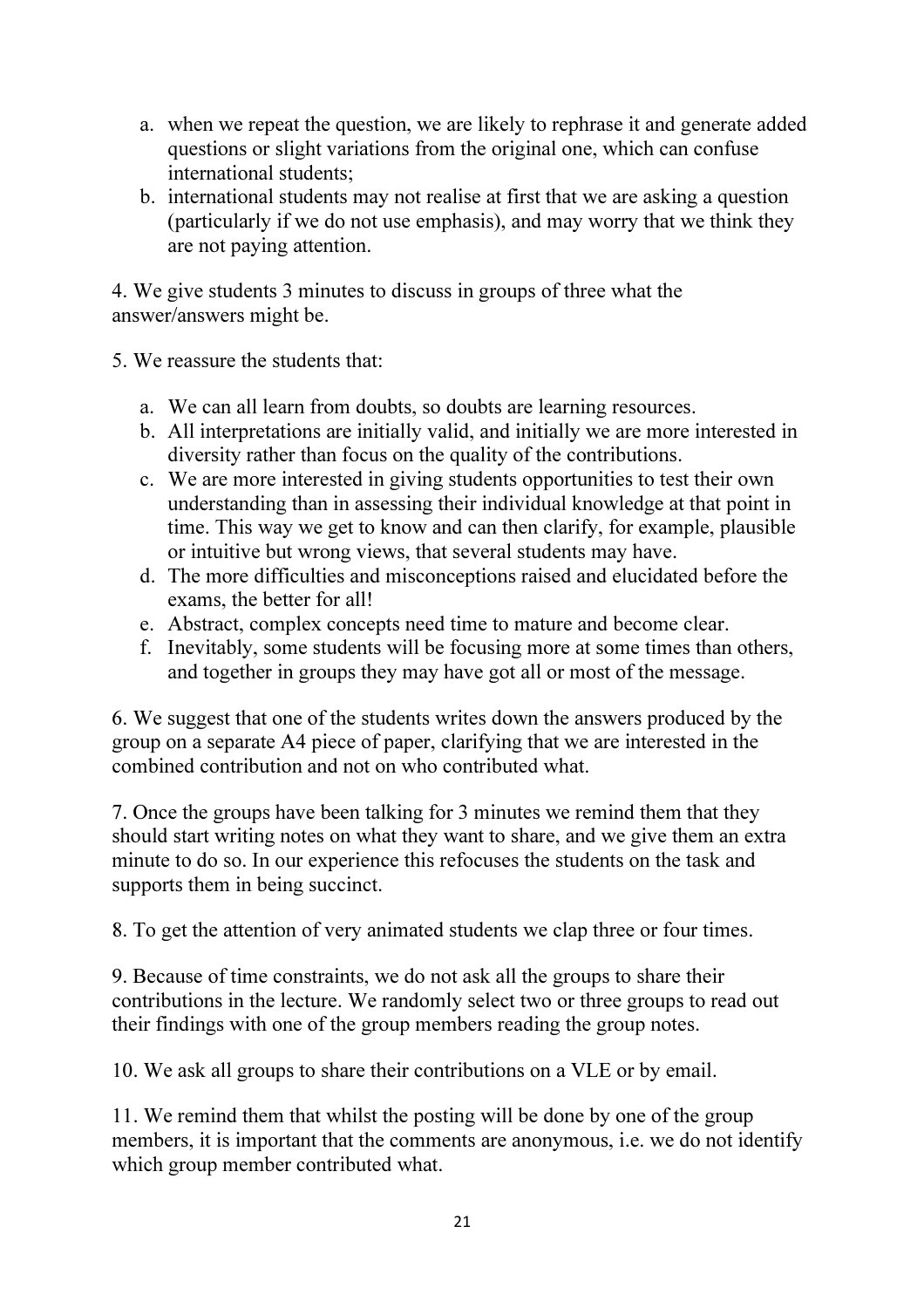12. Being realistic: even if only two groups share their contributions in the lecture, we need to allocate 4 minutes for group work and 3 minutes for sharing.

In our experience if a group interpreted the question differently from what we had originally expected, they typically apologise for interpreting the 'wrong way'. We reassure them that their contribution is still welcome. This is a good opportunity to clarify how to interpret types of question and is valuable preparation for exams and essays. We should take note in the session plan of the different interpretations of a question as this can inform us when writing exam questions, and reflect on how to make the question clearer. If several groups interpret our question in ways we had not expected, it is a strong indication that the question needs to be rephrased.

#### Top Tip

International students are more likely to contribute and to take risks if there is a shared responsibility for the contributions and they are not the sole focus of attention. Even students with strong accents do not generally have problems in contributing when they are talking with their neighbours.

This approach has enabled us to probe and learn misconceptions students have regarding the topics taught; to reflect on the areas of our lecturing we need to clarify further; and to help international students feel that they can contribute to everyone's learning regardless of their perceived communication difficulties.

In seminars and tutorials, where more time can be allocated for each question and student cohorts are smaller, we can invite all groups to share the answers obtained.

### Top Tip

In tutorials, groups can show their responses using a visualiser or putting up their contributions on the wall so that all students can go round the room and read them. We need to allocate 10 minutes for this, but we can be sure that all feel focused and energised.

Advantages of this approach include that:

- a. we save time, as we avoid groups repeating or rephrasing the same items;
- b. we avoid the potential distractions that result from listening to the contents of all posters
- c. to tick or add an item to a poster implies that at least one member of each group is paying enough attention;
- d. all groups feel they have contributed, even if to inform us that all items have been covered by previous groups.

### 5.2. Responding to questions/comments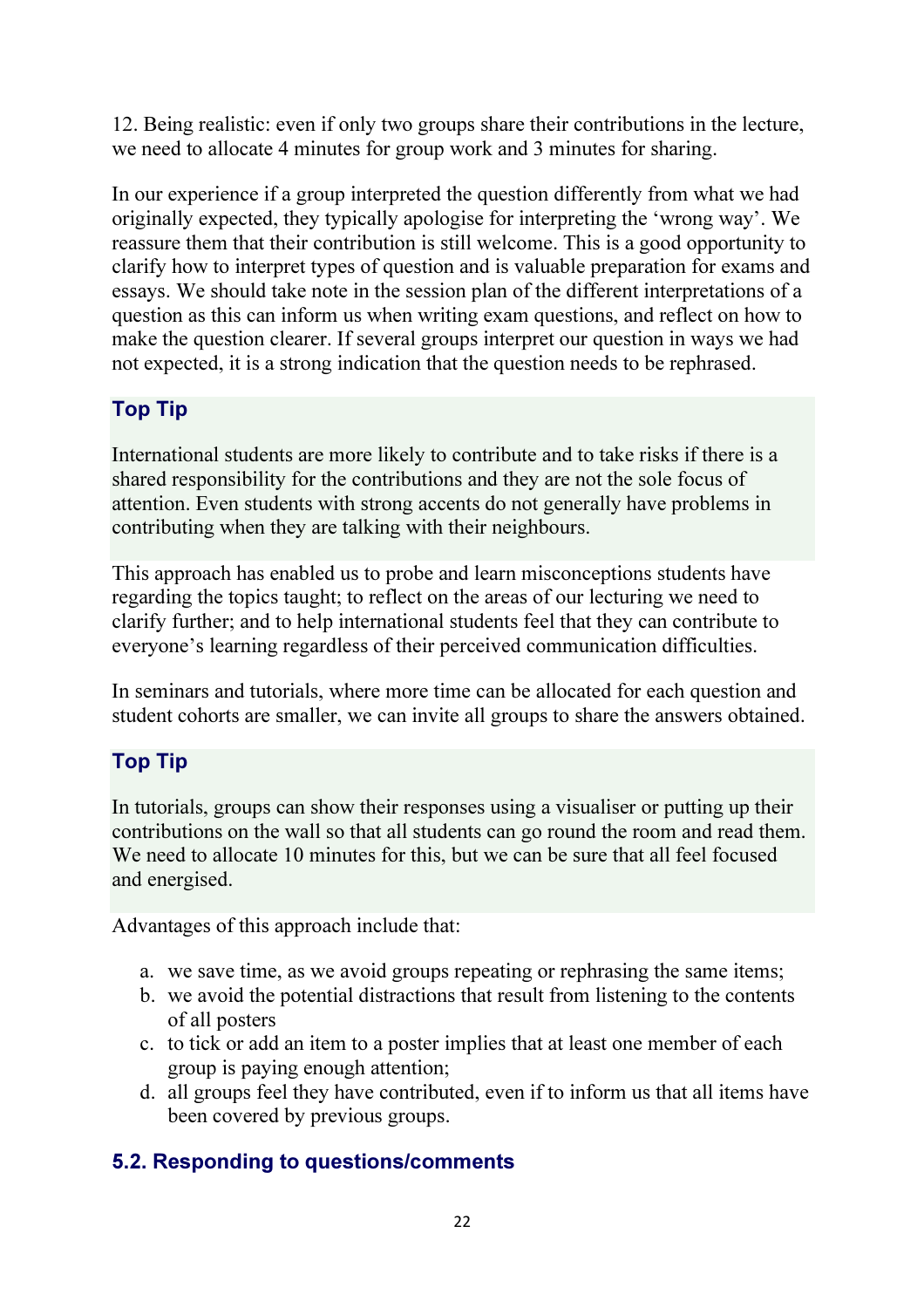When it comes to responding to questions or comments from international students we have adopted the following approach.

If we understood the question being asked, we start by repeating the question or comment (or rephrasing it, particularly if it needs to be simplified) to check that our understanding represents the student's meanings. We write down the question/comment or its keywords on the board. Very importantly, this gives the opportunity for all students to read the contribution, and be prepared to engage with the answer.

We thank the student for their contribution. We may say 'thank you', 'that is a relevant point' or 'that's an interesting question'. What we are signalling to all the students is that we welcome their willingness to contribute, and that the whole group can benefit. Even if it is a request to repeat what we have just said, we thank the student as we can anticipate that several international students may also have missed that particular point.

#### Top Tip

Aim to keep answers short and simple, and avoid lengthy answers or too much detail as international students may be unable to follow. Writing keywords and drawing visual elements such as a diagram or flow chart on the board can help.

When we finish, we can check that our response has addressed the question and open the possibility for the students to contact us if issues remain. For example, we may say 'Does this answer your question?', 'I hope this answers your question', 'Any issues remaining please come and see me afterwards', 'We can discuss this further at the tutorial/seminar'. We can invite the students to post queries on the VLE or by email, e.g. 'Please email me to remind me of this conversation'.

What if we perceive a question or a comment as provocative? This is where we need to be very aware of the cultural differences that we have mentioned in section 2. Cultural differences influence the responses we expect from International students, and our interpretations of unexpected responses. Students may sound inappropriately aggressive, apologetic or disengaged/uninterested and be genuinely unaware of being perceived that way.

When there are misunderstandings or misperceptions that are uncomfortable or potentially threatening for those involved, it is best to try to safeguard everyone's values and worth. For example, if we feel that an international student is undermining what we are saying, we can anticipate that there might be a misunderstanding and we can ask the student to specify what the misunderstanding is. If the student is not co-operative, we can diffuse the situation by suggesting that the discussion is continued at a later date, e.g. on the VLE.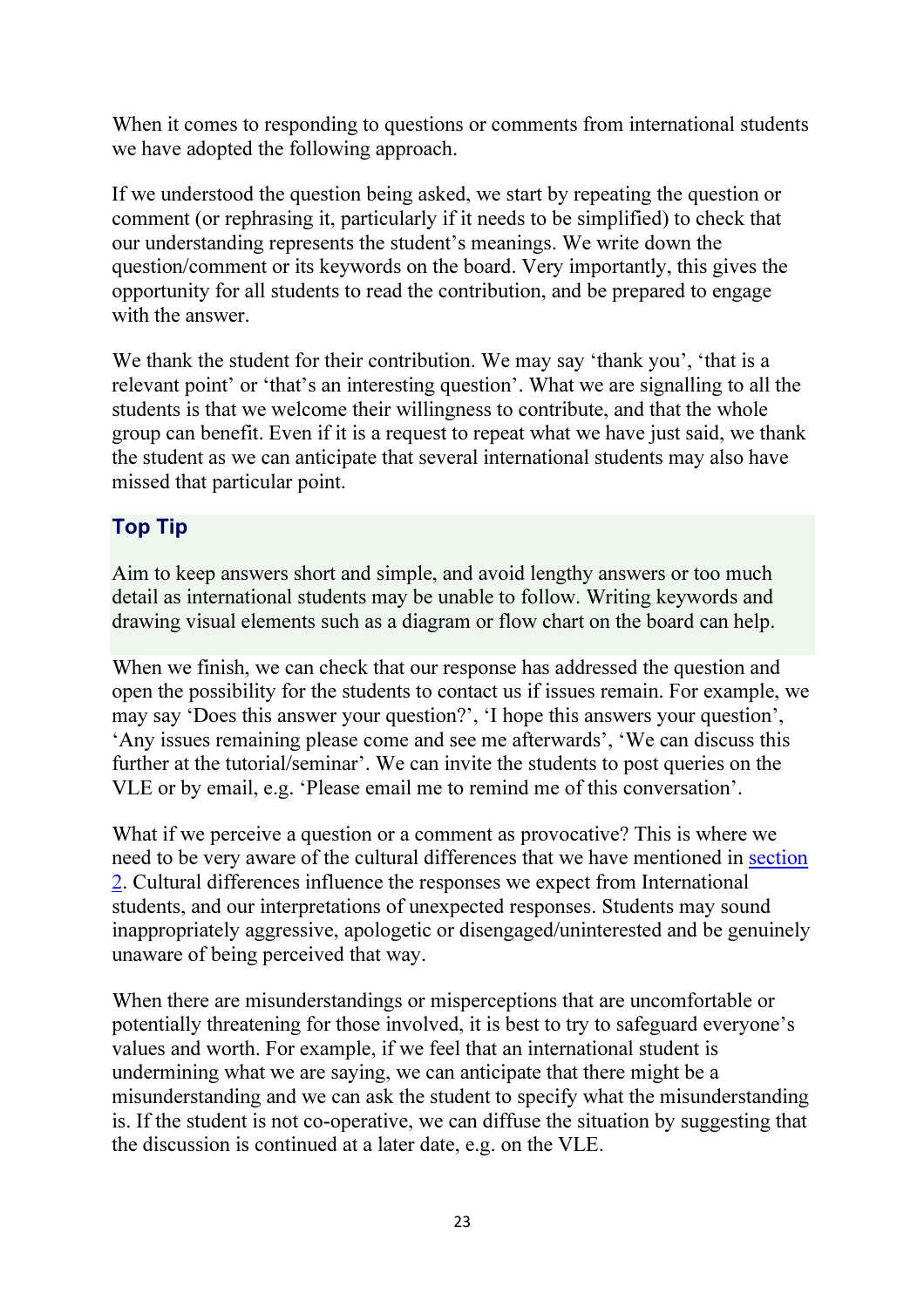Unless there is a way of communicating sensitively to the student how that behaviour may be interpreted, the student will not know, and may never develop the appropriate behaviour. In our experience, we have never had to take more severe action such as asking the student to leave the room or having to call the security, and hope that we will never be faced with such uncomfortable situations!

#### 5.3. Supporting international students in sharing doubts and comments

International students may be particularly concerned about forgetting what they want to say or about expressing themselves unclearly. In our experience, giving opportunities for them to work in small groups in the lecture or tutorial results in more questions from them.

### Top Tip

International students should write down their contributions (questions, comments) and can read from the script. Students tend to be more focused and clear using this method than when trying to contribute from memory alone. This also makes it possible for us to see the script if we cannot understand the student's accent.

Once the question or comment is clear to us, we can summarise it for the benefit of all present and, if relevant, can write it down on the board.

The focus is always on enabling communication and not making the students feel inadequate for their accent or their different sentence constructions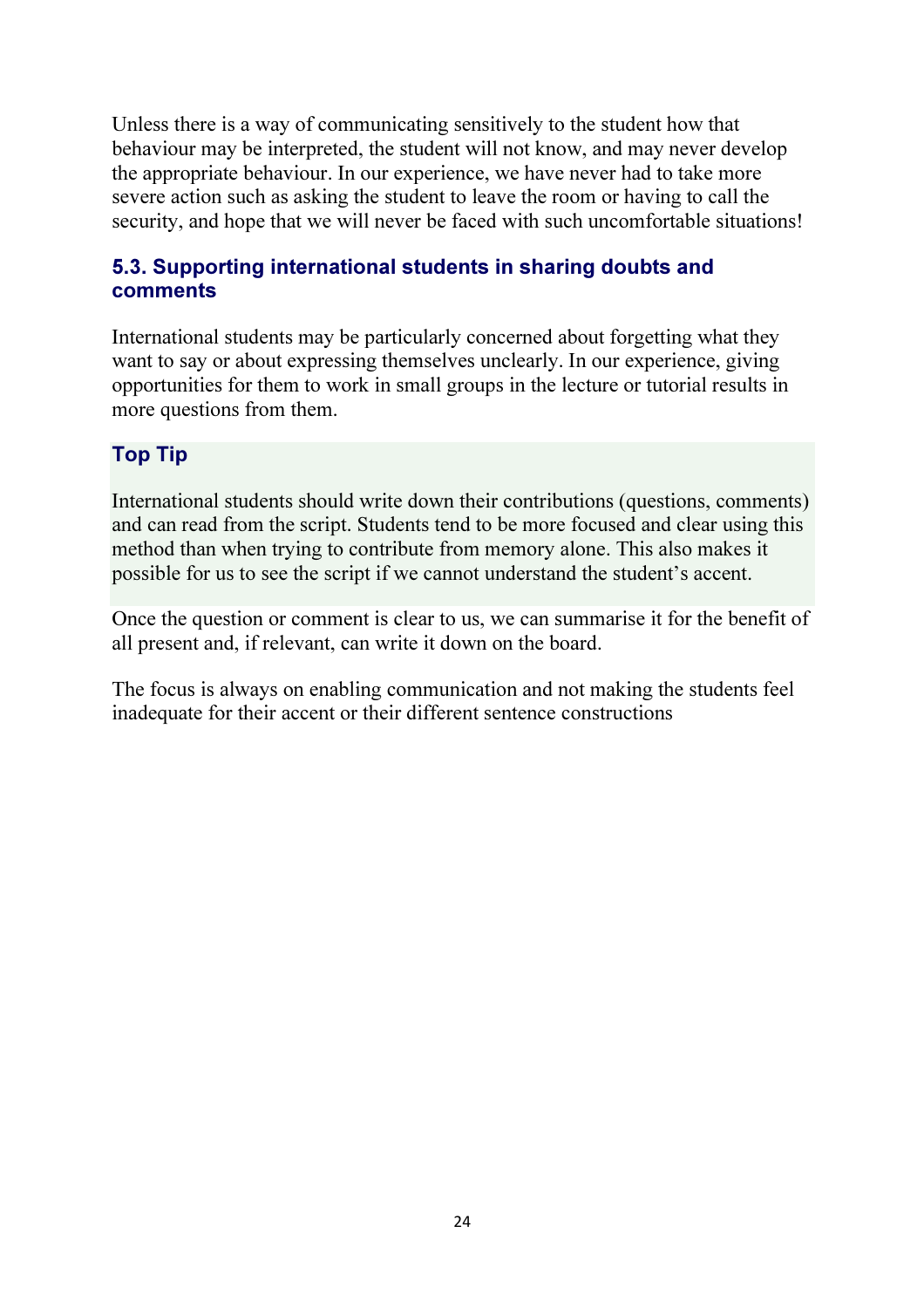# 6. Making written information accessible

Unless international students can prepare for lectures and tutorials in good time, they may struggle and be unable to contribute. In this section we explain particular issues faced by international students, the types of materials we can make available and access to such materials.

For international students, reading and processing information can initially take a long time. Becoming acquainted with the language and ways of representing data, checking unclear cultural references, and translating words and expressions may all be part of the process. We should therefore make the resources available to the students in good time, so they can prepare at their own pace and with access to dictionaries or online resources.

If we make any changes to any information international students have received or have already available, including criteria of assessment, submission deadlines, meetings, teaching times and venues, we need to inform the students orally and in writing so that they have more chances of getting the information. Waiting until the end of a lecture or tutorial to make these announcements is not a good approach. Many students will already be getting ready to go, which increases the background noise, and international students in particular are more likely to be tired and to misunderstand or not hear.

Materials we can make available include lecture and tutorial notes and handouts; slideshows; glossaries and vocabulary lists; list of abbreviations, acronyms, jargon and new words; reading lists; previous exam papers; copies of marked essays; and reflective journals. Such materials can be made available on the intranet and library, as e-booklets or paper copies, and should be available well in advance of being needed (at beginning of the year or start of each term or semester). We can also ask students to research and/or read new material, revise previously covered material, or answer questions that we may post in advance of lectures or tutorials.

Petropoulou (2001) shares the issues faced by international exchange students that join courses at third year level, and who do not share the background knowledge needed to solve some problems. She has supported such students by meeting them outside class and by assigning extra reading in advance to prepare them for material to come.

When designing written materials we should reflect on the following:

- 1. Is there too much information in the slides and handouts making them difficult and unattractive to read?
- 2. Is there space for students to write notes?
- 3. Do materials include visually interesting elements?
- 4. Are equations, graphs, tables legible when printed?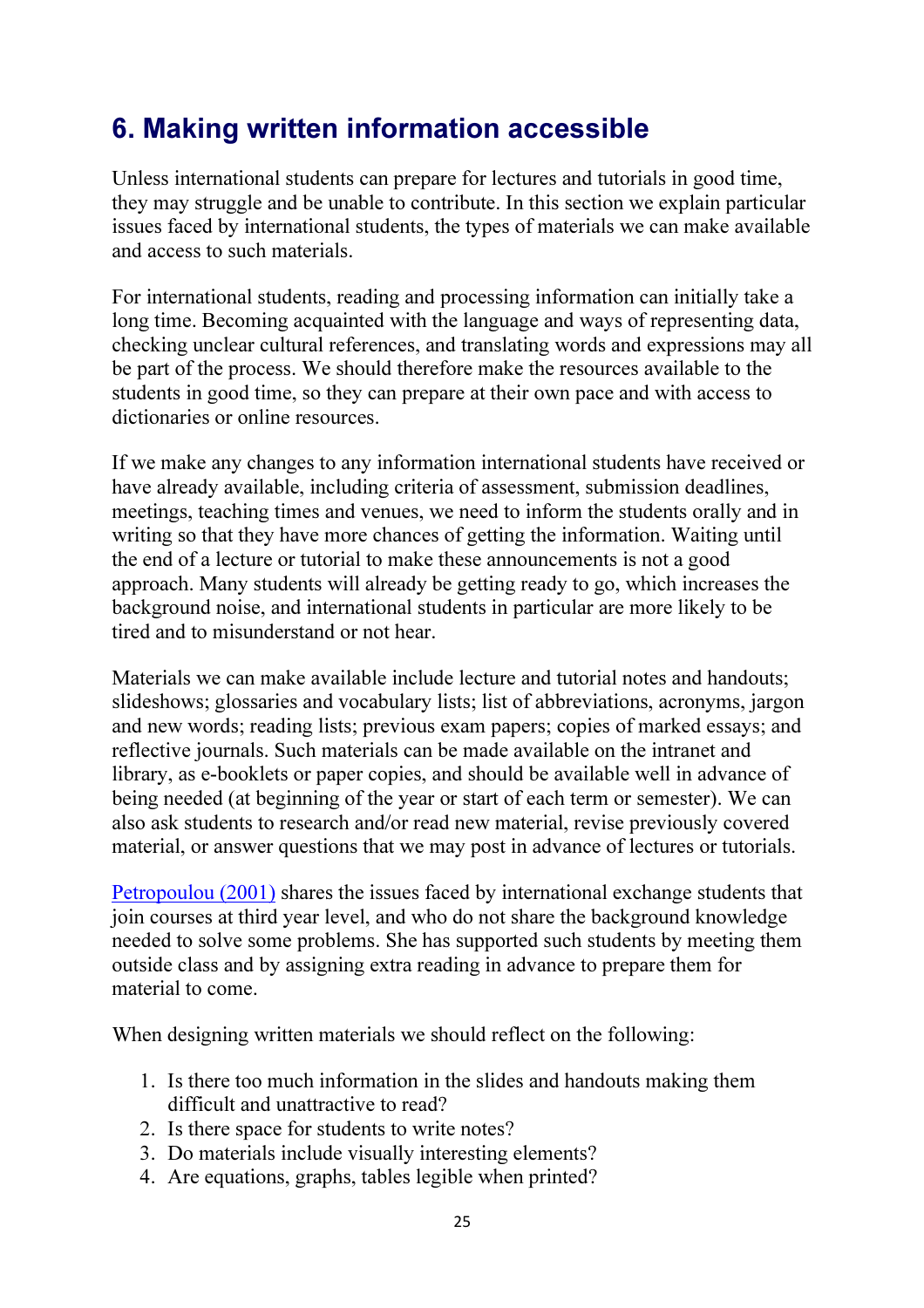5. Are the font type and size used legible?

To save paper, we may be tempted to fit two pages in an A4 copy but the material becomes very hard and unattractive to read. If we provide photocopies in the library, we should choose copies that are not twisted, blurred, illegible or dirty, as all these aspects greatly affect legibility and are unappealing.

Some international students will have excellent IT skills, but others may be unable to access written materials that are exclusively reliant on IT literacy, particularly at the beginning of their course. For example, do all students understand the library systems? Do they know how to access virtual libraries and data catalogues? Can they access the VLE? Are they happy with email? If not, can we guide the international students to courses available at the university? Otherwise, can we make paper copies available at the library? Can we suggest those students who have the skills teach those who have not?

### Top Tip

Whilst access to written materials may be difficult for some new international students, they should not be excluded from learning that depends on having read materials beforehand. We can give them the chance to learn from other students in the lecture or tutorial.

Here is how we give students the chance to learn from others any relevant information they could not access:

- 1. We need to plan 5 minutes in our session plan
- 2. It is most important that we do not make students feel guilty for not having prepared.
- 3. We ask students to form groups where at least one member has engaged with the reading to share what they remember.
- 4. We ask them to write keywords on an A4 sheet of paper.
- 5. We ask two or three groups to share in plenary what they remember.

This allows all students to have a general understanding of the issues we wanted addressed before the lecture or tutorial. It creates good opportunities for international and UK students to interact constructively, and to engage with each other's interpretations. Rather than doing progressively less preparation for the lectures or tutorials, relying on someone else to have done it, our observations are that more students come prepared as they enjoy the social interaction and sharing of their learning.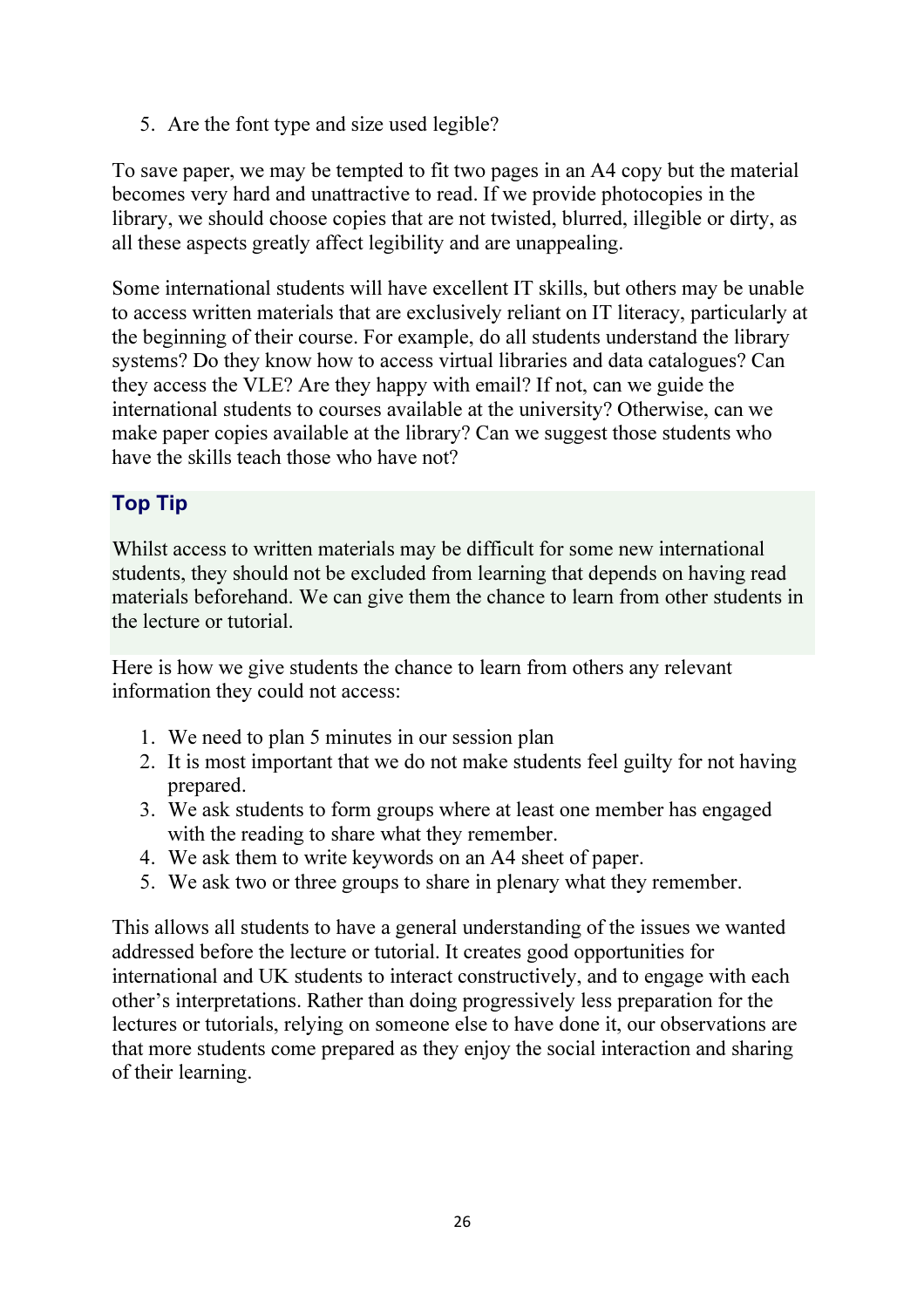# 7. Assessment and feedback

In relation to assessment we would like to focus on multiple choice questions. Other aspects of assessment of international students have be explored in a number of recent publications (e.g. Ryan, 2005; and Brown and Joughin 2007).

#### Multiple choice questions

Multiple choice questions present particular barriers to international students: the right answer should be unambiguously right; all the other answers should be plausible but wrong. The issue for international students is that because of language, the level of certainty can become lower or, equally, the level of ambiguity can become higher.

It is also difficult for new international students to interpret questions and to relate the theory with the questions asked, and to relate doubts and questions to those already addressed in frequently asked questions. So they need to be given opportunities to learn and practise the language in this particular context. Can we provide lists of typical language used in questions? Can past exam papers be provided at the beginning of the year and be worked on in tutorials?

#### Feedback

The aim of feedback is to support learning in relation to stated outcomes. In other words, it should provide a link between the student's present performance and future targets:

'Personally feedback is one of the most important elements to improving.' (Student, Economics Network survey)

Feedback (or lack of it) affects all students of Economics. In the case of international students, there are particular barriers as they may not be familiar with classifications, assessment rubrics or indeed the difference between writing conventions for essays, reports, or reflective journals. This is expressed by an Economics student:\*

'Learning experiences have not prepared me for the teaching and assessment style used in the UK as it differs very much from the system I am used to.'

It is worth remembering the need to be explicit: the 'what' the 'how' and the 'why'. We should be explicit well in time before any students engage with work that will be assessed so that they have the chance to understand how learning outcomes relate to assessment. No feedback or poor feedback results in depriving students of information they need to develop.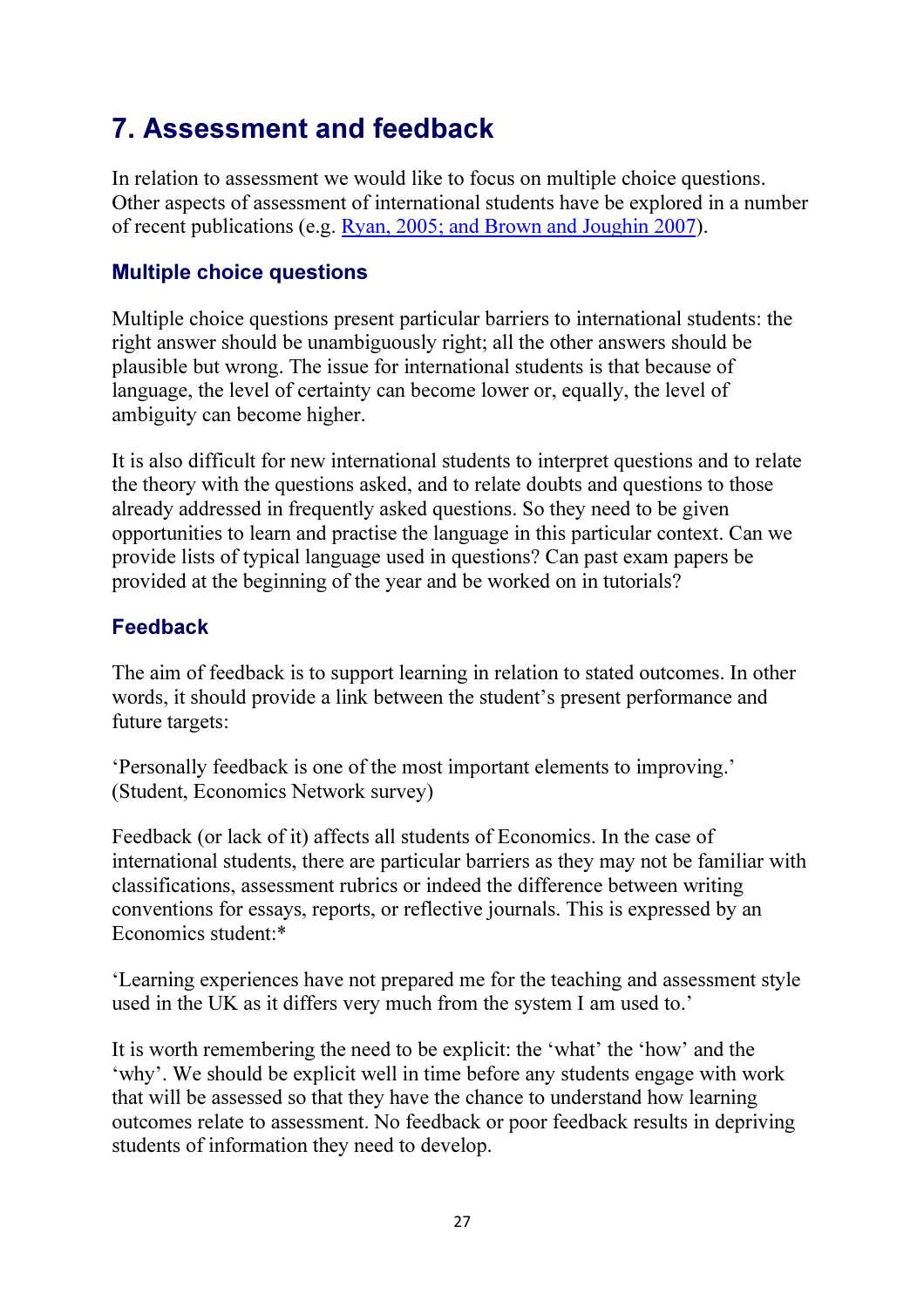Some Economics students feel they are left ignorant of their progress due to lack of continuous assessment and that there is too much dependence on the final exam. Comments include:\*

'We rarely get any feedback on our submitted work.'

'Very little feedback received through all courses.'

Realistically, assessing students' work is very time-consuming and possibly one of the most unrewarding tasks we have to engage with. Assessing the work of international students can be more complex and more time-consuming as we need to be sensitive to their use of the language. The cumulative spelling difficulties, unusual use of words, and uncommon sentence structure can make it very hard for us to feel constructive and to interpret appreciatively the meanings behind what is stated, and to mark the work fairly.

To return assessed work in a timely manner puts a lot of pressure on us. But unless we do so, the assessment is unlikely to be of much use as it can require a lot of effort to refocus on the work many weeks after it was submitted. Hence the large piles of uncollected essays when students have already moved onto something else! To empathise with this, think of the effort it may require for us to try to engage constructively with reviewers' comments regarding a paper we have submitted for publication three months earlier! The same happens to students:\*

'[Feedback is] normally received too late to be of any help'; 'Highly poor at my university, you have to chase lecturers for feedback.'

To give one-to-one feedback to all international students is unrealistic as there is not enough time when student cohorts are large. But we can understand students' frustrations expressed below.\* Let us just imagine that instead of detailed feedback from reviewers on a paper we submitted for publication, we have general areas of improvement for the errors we have made!

'I would have loved a lot more feedback and criticism specifically about my own assignments rather than discussing them in groups.'

'If the lecture give feedback one-to-one, it is very useful; just give classification is useless.'

Hyatt (2005) discusses types of feedback, and the importance of giving encouragement and appreciation to students with the purpose of establishing and maintaining good academic and social relationships.

One way to humanise formative comments is with the following structure: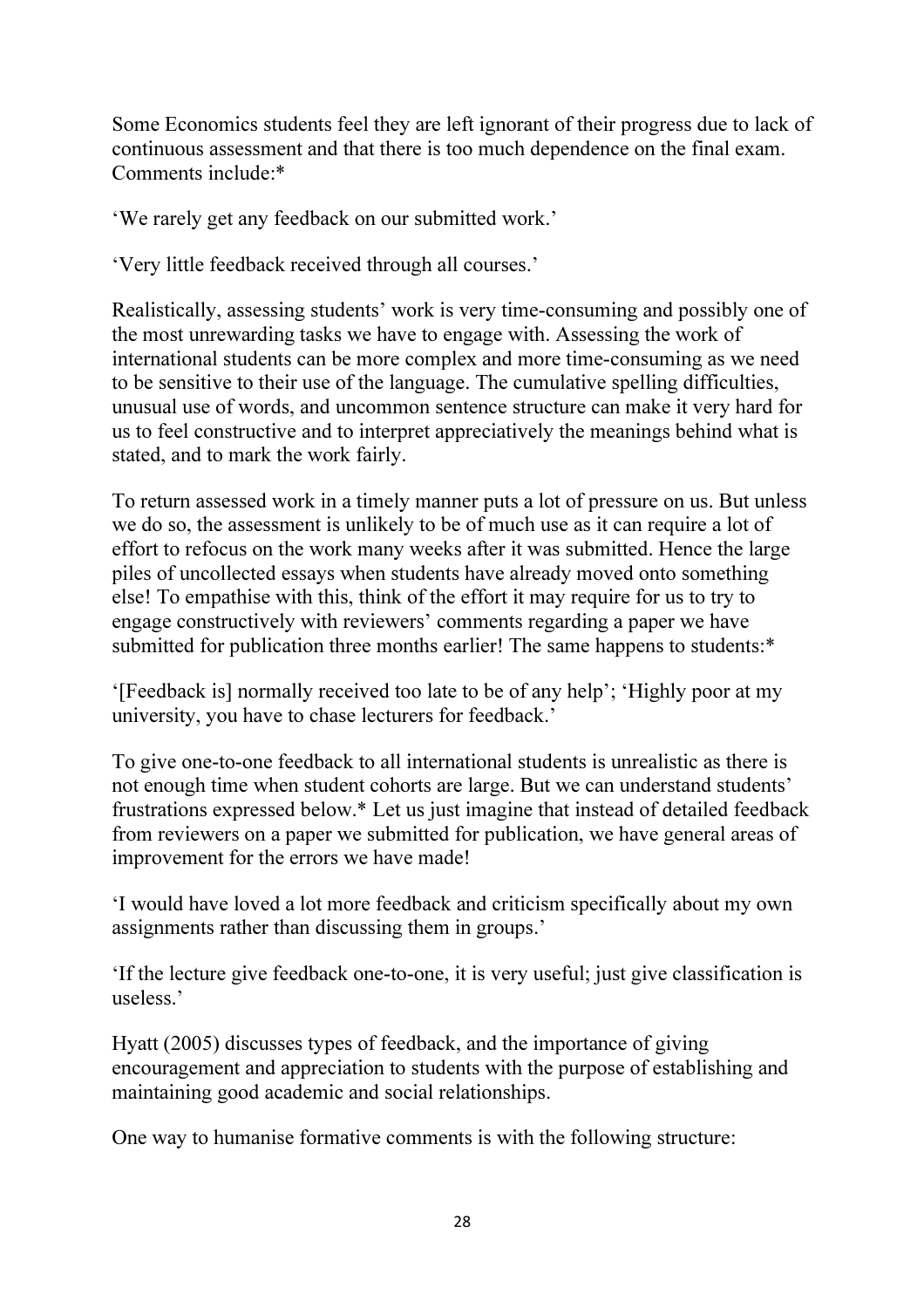- 1. We start with a brief sentence of appreciation for the effort/time/interest the student has invested.
- 2. We describe what has been done well.
- 3. We highlight three points that need further development.
- 4. We finish by expressing hope that the student's future work may gain from our feedback.

In our experience, following such a structure makes the task of marking large numbers of essays and exams more personable and focused, coherent and fair for everyone involved, as all students get the same amount and type of comments, and we work more efficiently.

The following suggestions are designed to make students gain an appreciation of the challenges of assessing work, including the time taken to assess and to articulate feedback.

1. Give students as much preparation as you can prior to the actual evaluation. Explain how they will be tested and what is expected of them. Providing students with examples of model answers to past papers, for example, gives them a clear idea of the standards they should be aiming for. The Economics Network has excellent resources on this.

2. Before students have to submit an assessed piece of work, post a piece of work with errors and suggest that they:

- a. comment and mark it following specific criteria;
- b. write suggestions for improving the work;
- c. bring their conclusions to the lecture or tutorial to share with colleagues;
- d. in the lecture or tutorial, give 5 minutes for international and UK students to share their conclusions in mixed groups.

When students hand in their work for assessment, a way of addressing the multiple tensions referred to above is as follows:

- 1. We post a numbered list of formative comments on particular difficulties, frequent misinterpretations and errors on VLE or by email.
- 2. We suggest that the students reflect on the completed task, and conduct selfevaluation in their own time with reference to the numbered list we provided.
- 3. We ask the students to bring a copy of their self-evaluated work to the following lecture or tutorial.
- 4. We address the points on the numbered list in plenary.

This gives international students a chance of understand better the type of feedback they are likely to receive, and to have an idea of what to expect.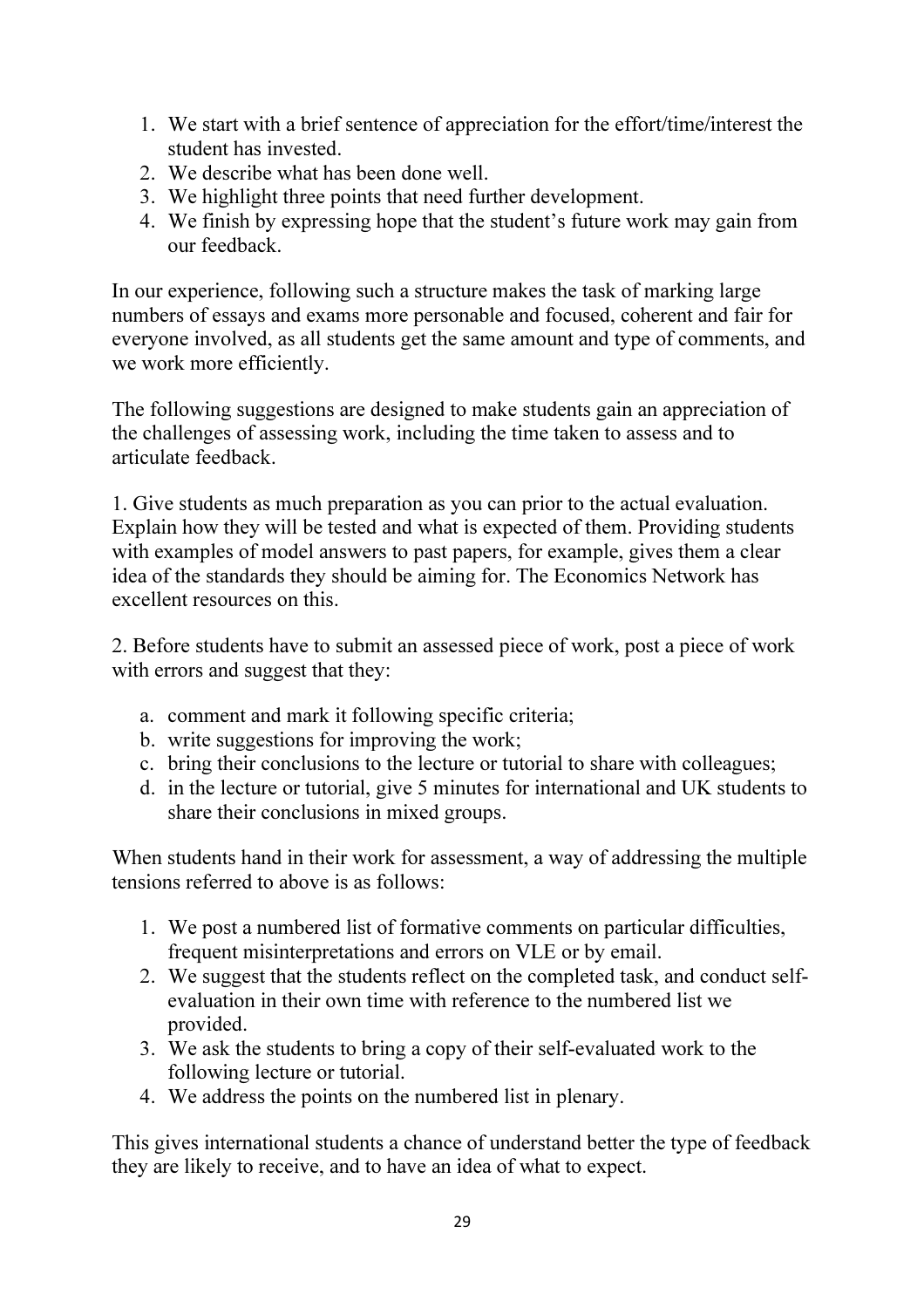### Top Tip

We can provide students with a list of common issues that they can use for selfassessment, and use the same list when we assess the work, as a way to provide consistency of terms of reference. If new patterns of errors emerge, we can distribute them to complement the previous list.

Fullekrug *et al.* (2007) engaged in an assessment protocol that included students sharing their lecture notes online with other students and with the lecturers. This became an interesting strategy to share understanding of the topic and to complement, clarify and/or correct the notes. The co-created lecture notes were compiled as a comprehensive booklet which led to a sense of group ownership. This type of assessment increased focus and purpose. The staff involved learnt the common difficulties presented by the subject and the time spent assessing the work was effectively reduced.

A word about language. Even though some international students will come to the UK to '*master* the language to perfection', once they stop attending English language courses their level of written English can deteriorate rapidly. Therefore, whilst as lecturers or teachers we do not have the time or training to provide written commentaries on language use, it is advisable to make a sensitive remark about general language use (e.g. relating to word structure, making plurals and using articles).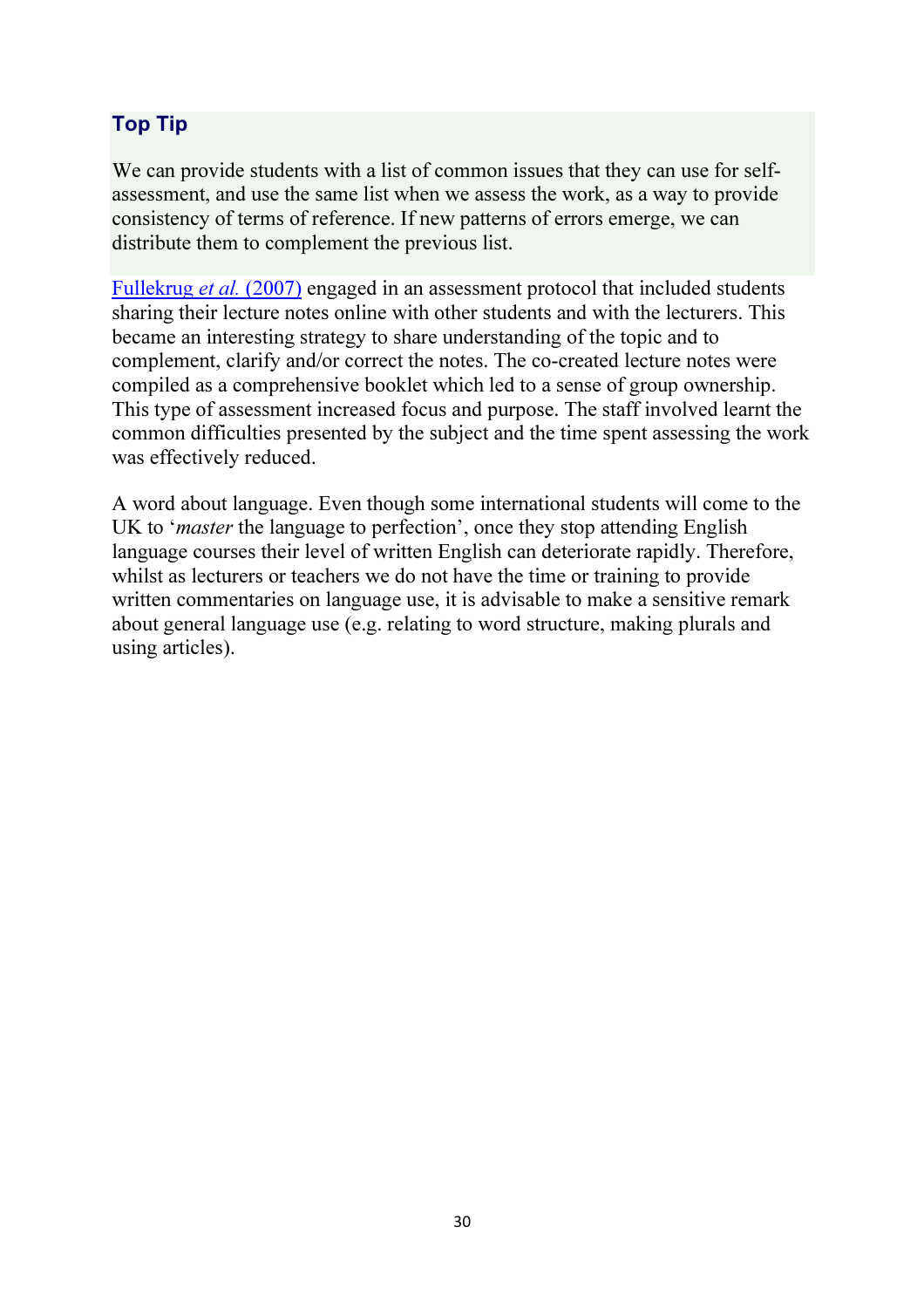# 8. Where next?

All links were last checked on 19 December 2016.

### Further reading:

LeFrancois, G.R. (2000) *Theories of Human Learning: What the Old Man*  Said, 4<sup>th</sup>edition, USA: Ed Wadsworth Publishing Co Inc.

Caruana, V.and Spurling, N. (2007) The Internationalisation of UK Higher Education: a review of selected material. Project Report https://www.sussex.ac.uk/webteam/gateway/file.php?name=lit-reviewinternationalisation-of-uk-he-v2&site=44

Outcomes from institutional audit. Arrangements for international students. Second series(Archive.org copy) http://web.archive.org/web/20090605170849/http://www.qaa.ac.uk/reviews/institut ionalAudit/outcomes/series2/InternationalStudents.asp

Library services for international students, SCONUL http://www.sconul.ac.uk/publication/library-services-for-international-students

Jones, E. and Brown, S. (eds) (2007) Internationalising Higher Education: Enhancing Learning, Teaching and Curriculum and a review by Lee, C. (2008) http://escalate.ac.uk/4047

Fielden, J., Middlehurst, R. and Woodfield, S. (2007) *Global Horizons for UK Students. A guide for universities*, London: Council for Industry & Higher Education.

Appleton, J., Hirst, S., Leggott, D. Mwanje, Z. Stapleford, J. (2008) Hands-on Internationalisation, edited by David Killick, Leeds Metropolitan University http://eprints.leedsbeckett.ac.uk/2813/1/Hands\_on\_Internationalisation.pdf

#### Web resources

Assessing group work http://melbournecshe.unimelb.edu.au/\_\_data/assets/pdf\_file/0003/1770717/Group.pdf

Advice for students unfamiliar with assessment practices in Australian higher education http://melbournecshe.unimelb.edu.au/\_\_data/assets/pdf\_file/0004/1770709/IntStaff.pdf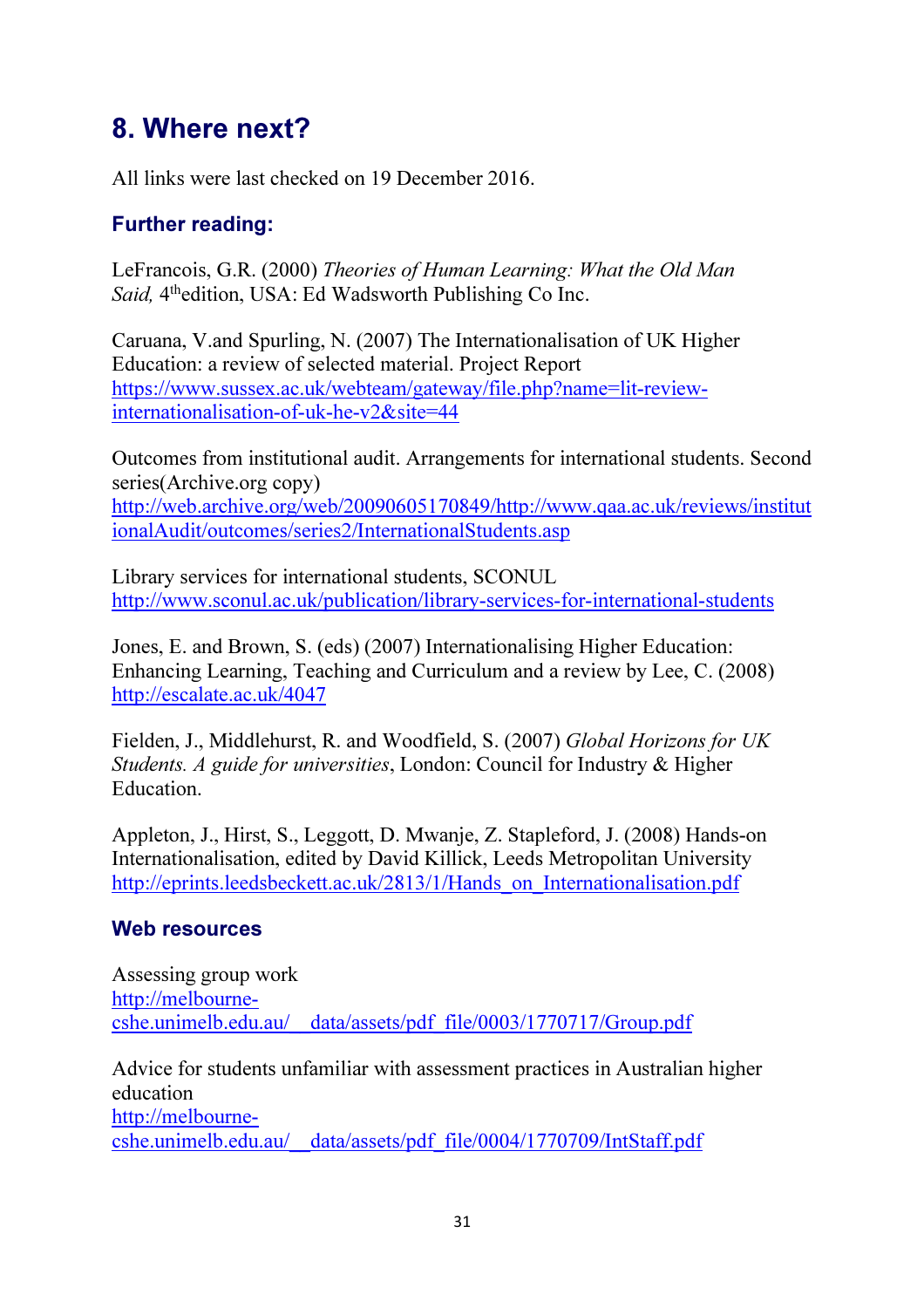A 14-minute video useful for reflecting about learning and teaching in large classes in general. It is not aimed at learning and teaching international diverse student cohorts so we believe activities need to be introduced more frequently considering a 7–10 minute attention span rather than the 20 minute proposed as we discuss in section *8*.

Teaching Large Classes. A video featuring Graham Gibbs http://learningandteaching.dal.ca/vhtest/largeclasses.html (broken link)

A useful reference for students is the OU's online resource on mathematics and statistics, Chapter 3 'The language of proof'. This can be accessed by guests at

http://www.open.edu/openlearn/ocw/pluginfile.php/622840/mod\_resource/content/ 1/m208\_5\_section3.pdf

A good source of information for graphics can be found at http://personal.ashland.edu/jgarcia/Macroeconomics%20233/MacroEconPowerpt2 004/Chap002a%20Graphing.ppt (broken link)

The University of Leeds Language Centre has an easy-to-use, self-paced interactive resource that can be an excellent tool to support international students: http://web.archive.org/web/20091124063117/http://www.leeds.ac.uk/lang uages/resource/english/graphs/tren.htm

National Student Forum. Annual Report 2008. Available at http://dera.ioe.ac.uk/id/eprint/14220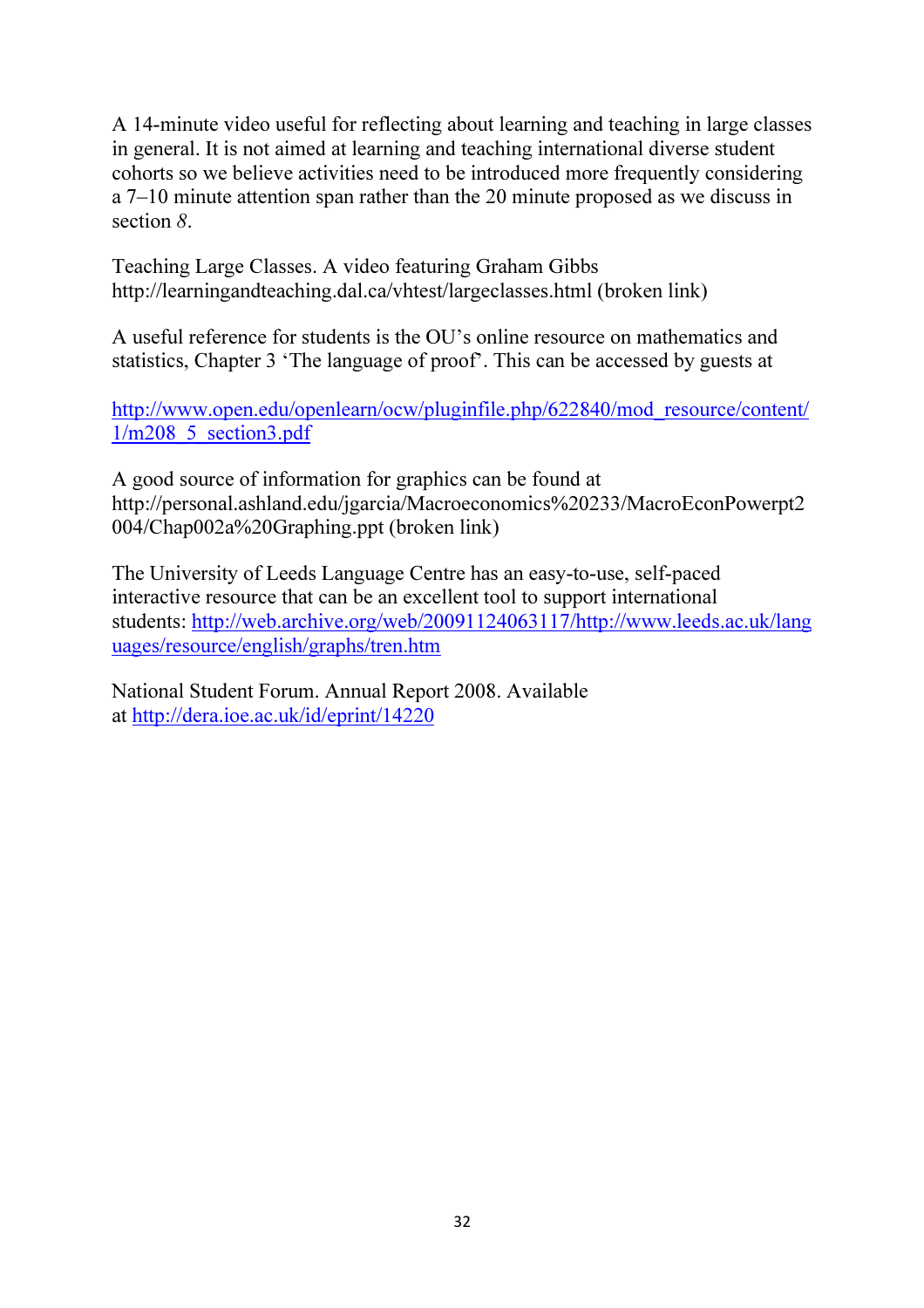# Bibliography and references

Links last checked and updated 13 February 2017

Abdullah, Dr S. (3/11/2008) by email

Adams, R. (2016) "Brexit could see EU student numbers nose dive, Cambridge warns", *The Guardian* https://www.theguardian.com/education/2016/dec/08/brexitcould-see-eu-student-numbers-nose-dive-cambridge-warns

Alumni Survey (Economics Graduates) (2004) http://www.economicsnetwork.ac.uk/projects/alumni\_survey2004.pdf

Alumni Survey (Economics Graduates) (2008) http://www.economicsnetwork.ac.uk/projects/alumni\_survey2008.htm

Beall, J. (2017) "Restricting the flow of students to the UK is not in the interests of the wider UK economy", *The Telegraph* http://www.telegraph.co.uk/education/2017/01/17/restricting-flowstudents-uk-not-interests-wider-uk-economy/

Brown, S. and Joughin, G. (2007) Assessment of international students: helping clarify puzzling processes in *Internationalising Higher Education: Enhancing Learning, Teaching and Curriculum*, E. Jones and S. Brown (eds), London: Routledge.

Carroll, J. (2005) 'Strategies for becoming more explicit' in J. Carroll and J. Ryan, (eds), *Teaching International Students: Improving Learning for All*, London: Routledge.

Cham, J. (1999) Day dreaming http://www.phdcomics.com/comics/archive.php?comicid=127

Colander, D. (2004) 'The Art of Teaching Economics', *International Review of Economics Education*, 3(1), pp. 63–76 http://www.economicsnetwork.ac.uk/iree/i3/colander.htm

Conlon, G., Ladher, R. and Halterbeck, M. (2017) *The determinants of international demand for UK higher education*, HEPI Report 91, http://www.hepi.ac.uk/2017/01/12/3780/

De Vita (2005) 'Fostering Intercultural learning through multicultural group work' in J. Carroll and J. Ryan (eds), *Teaching International Students: Improving Learning for All*, London: Routledge. ISBN 9780415350655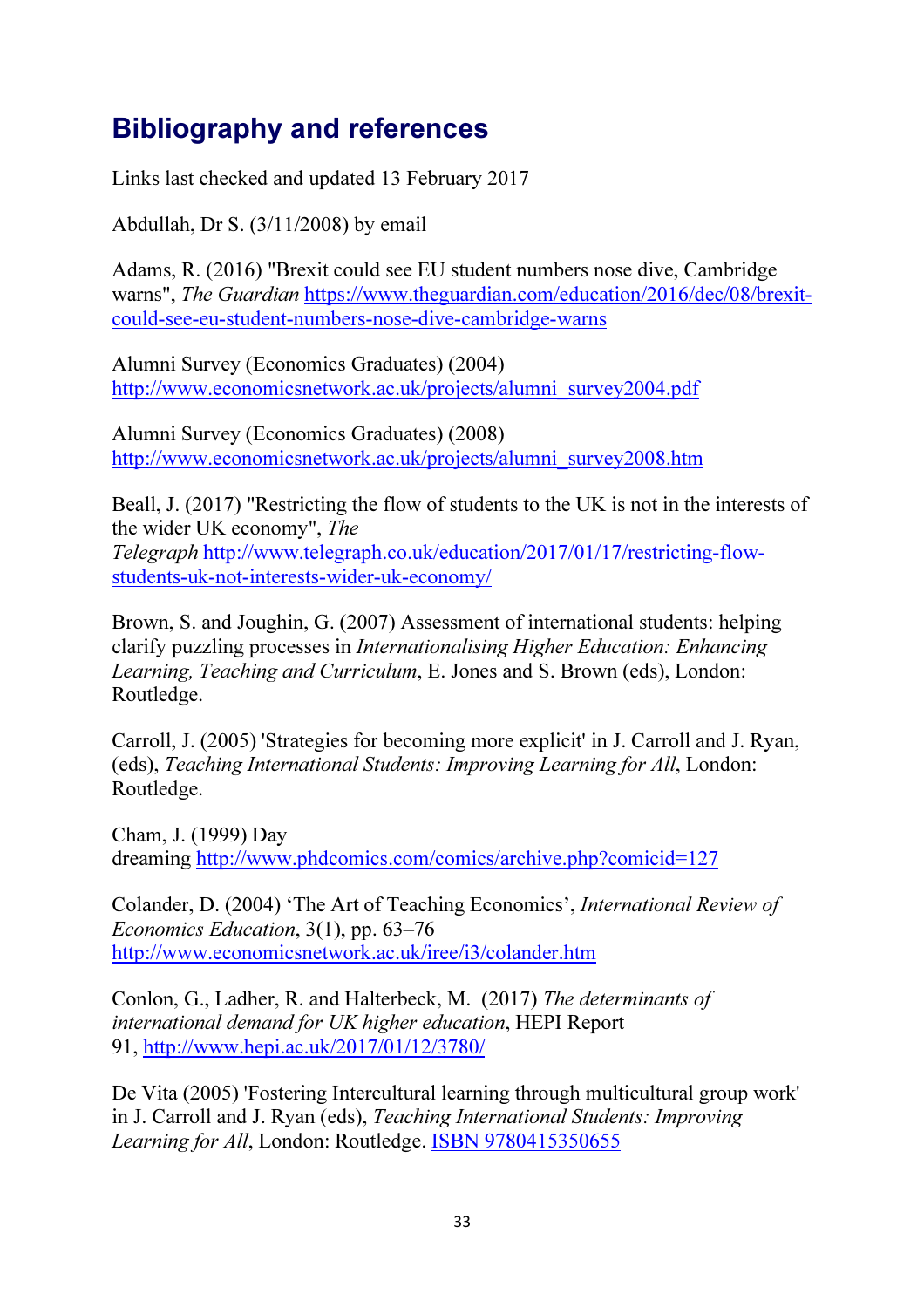Dolan, M (2000) 'One light, Seven Colours: On the Ability Spectrum and Course Design', presented at Reaching Out, SEDA Spring Conference, Coventry.

Dolan, M et al. (2011) *Supporting the Participation and Learning of International Students. A Guide for Student Trainers*, Funded by The Prime Minister's Initiative for International Education and The Students' Union, University of Bath, United Kingdom

Dolan, M. (2012) "Supporting International Students of Economics in UK Higher Education", in *The Handbook for Economics Lecturers*. https://www.economicsnetwork.ac.uk/handbook/international\_support

Dolan, M. (1999–to date) unpublished course booklets 'Lecturing for learning'; 'Creating Multisensory lectures' 'How students learn'; 'Asking and answering questions'; 'Encouraging students to ask and answer questions'; 'Learning in labs tutorials and problem classes'; 'Small group teaching'; and 'International Students: Differentiate to Integrate'.

Economics Network Online Learning and Teaching Materials http://www.economicsnetwork.ac.uk/links/othertl.htm

Fullekrug, M, Astin, I. Taylor, A., Goodwin, A., Hillier, S. and Dolan, M. (2007) 'Spectacular Sprites: Teaching cutting edge research in higher education', *Geophysical Research Abstracts*, Vol. 9, 01086.

Hyatt, D. F. (2005) '''Yes, a very good point!": a critical genre analysis of a corpus of feedback commentaries on Master of Education assignments', *Teaching in Higher Education*,10:3,339–353. DOI: 10.1080/13562510500122222

Jackson, P. (2003) 'Ten Challenges for Introducing Web-Supported Learning to Overseas Students', *Active Learning in Higher Education,* 4, p. 87.

Lantz, C. (2007) 'Encouraging students' attendance', The Higher Education Academy Psychology Network https://www.heacademy.ac.uk/resource/encouraging-student-attendance [*dead link*]

Long, I. and Barnett, L. (17/11/2008) by email.

National Economics Students Survey 2008 report at http://www.economicsnetwork.ac.uk/projects/stud\_survey2008\_full.pdf

Macias, I. and Dolan, M. (2006) 'Show-and-Tell in the Language Class: Grounding the Linguistic and Skills Development in the Personal' in *Assessing language and (inter)cultural competences in HE*, Finland: Turku.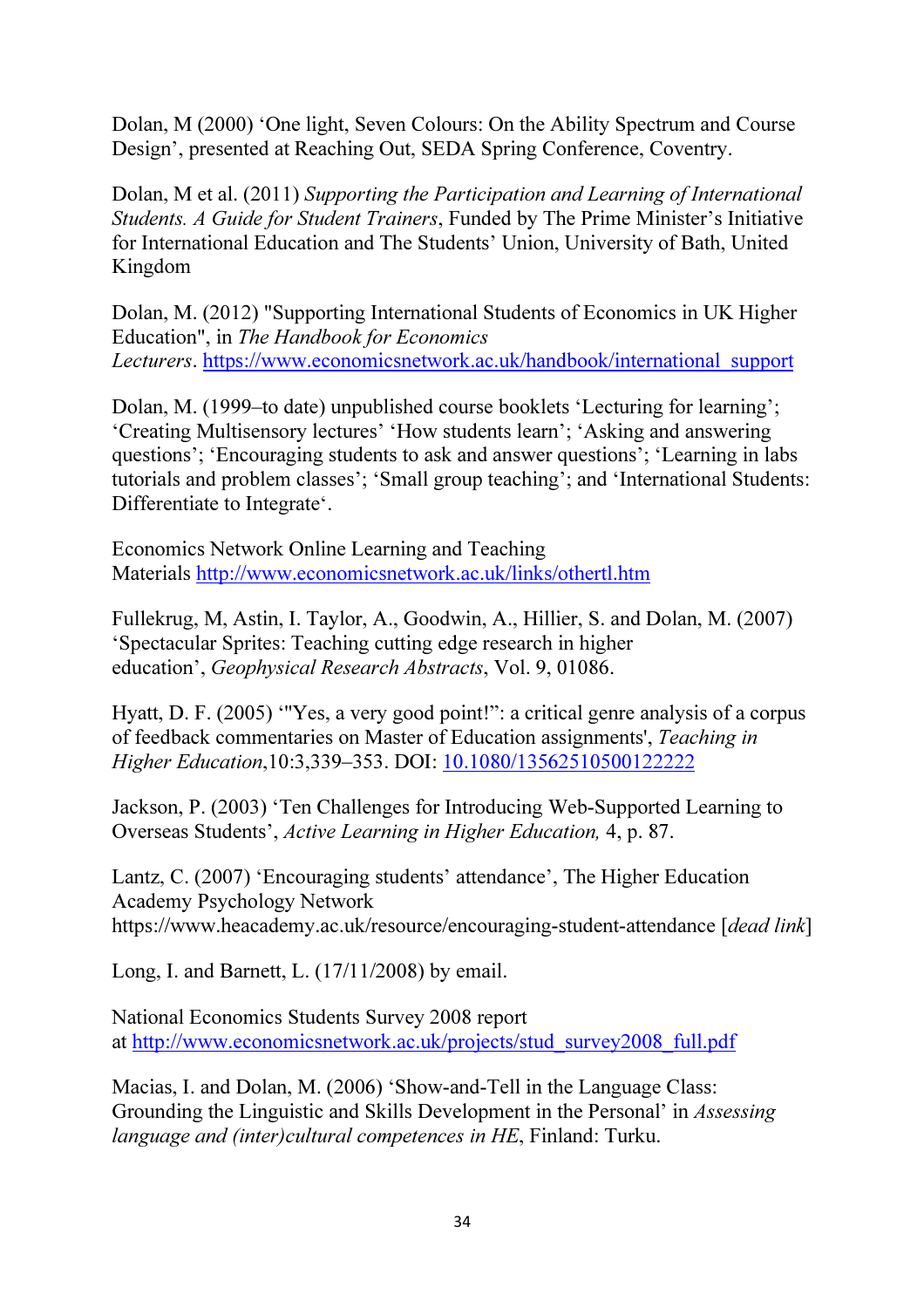Maclellan, E. (2005) 'Academic achievement: The role of praise in motivating students', *Active Learning in Higher Education,* 6, p.194. DOI 10.1177/1469787405057750

Marburger, D. R. (2005) 'Comparing Student Performance Using Cooperative Learning', *International Review of Economics Education*, 4(1), pp. 46–57 http://www.economicsnetwork.ac.uk/iree/i4/marburger.htm

McMahon, M. F. (2007) 'Case study: Employability, Transferable Skills and Student Motivation', The Higher Education Academy Economics Network http://www.economicsnetwork.ac.uk/showcase/mcmahon\_motivation

Pells, R. (2016) "Brexit blamed for rise in foreign student 'no-shows' at top business schools", *The* 

*Independent* http://www.independent.co.uk/news/education/education-news/brexitblamed-rise-foreign-student-no-shows-top-business-schools-universitiesa7418501.html#gallery

Petropoulou, D. (2001) 'Case Study: Motivating Students in Small Classes' http://www.economicsnetwork.ac.uk/showcase/petropoulou\_classes

Ramburuth, P. (2001) 'Cross Cultural Learning Behaviour in Higher Education: Perceptions versus Practice', Ultibase articles ?http://citeseerx.ist.psu.edu/viewdoc/download?doi=10.1.1.202.446&rep=rep1&ty pe=pdf

Ryan, J. (2005) Improving teaching and learning practices for international students: implications for curriculum, pedagogy and assessment, in J. Carroll and J. Ryan (eds) *Teaching International Students: Improving Learning for All*, London: Routledge.

Sastry, T. and Bekhradnia, B. (2007) 'The academic experience of students in English universities', Higher Education Policy Institute Report http://www.hepi.ac.uk/2007/09/25/the-academic-experience-of-students-inenglish-universities-2007-report/ Executive summary http://www.hepi.ac.uk/wpcontent/uploads/2014/02/33Theacademicexperienceofstudents2007summary.pdf

Schmitt, D. (2005) 'Writing in the international classroom', in J. Carroll and J. Ryan (eds), *Teaching International Students: Improving Learning for All*, London: Routledge. ISBN 9780415350662

Schmitt, N., Schmitt, D., and Clapham, C. (2001) 'Developing and exploring the behaviour of two new versions of the Vocabulary Levels Test', *Language Testing*,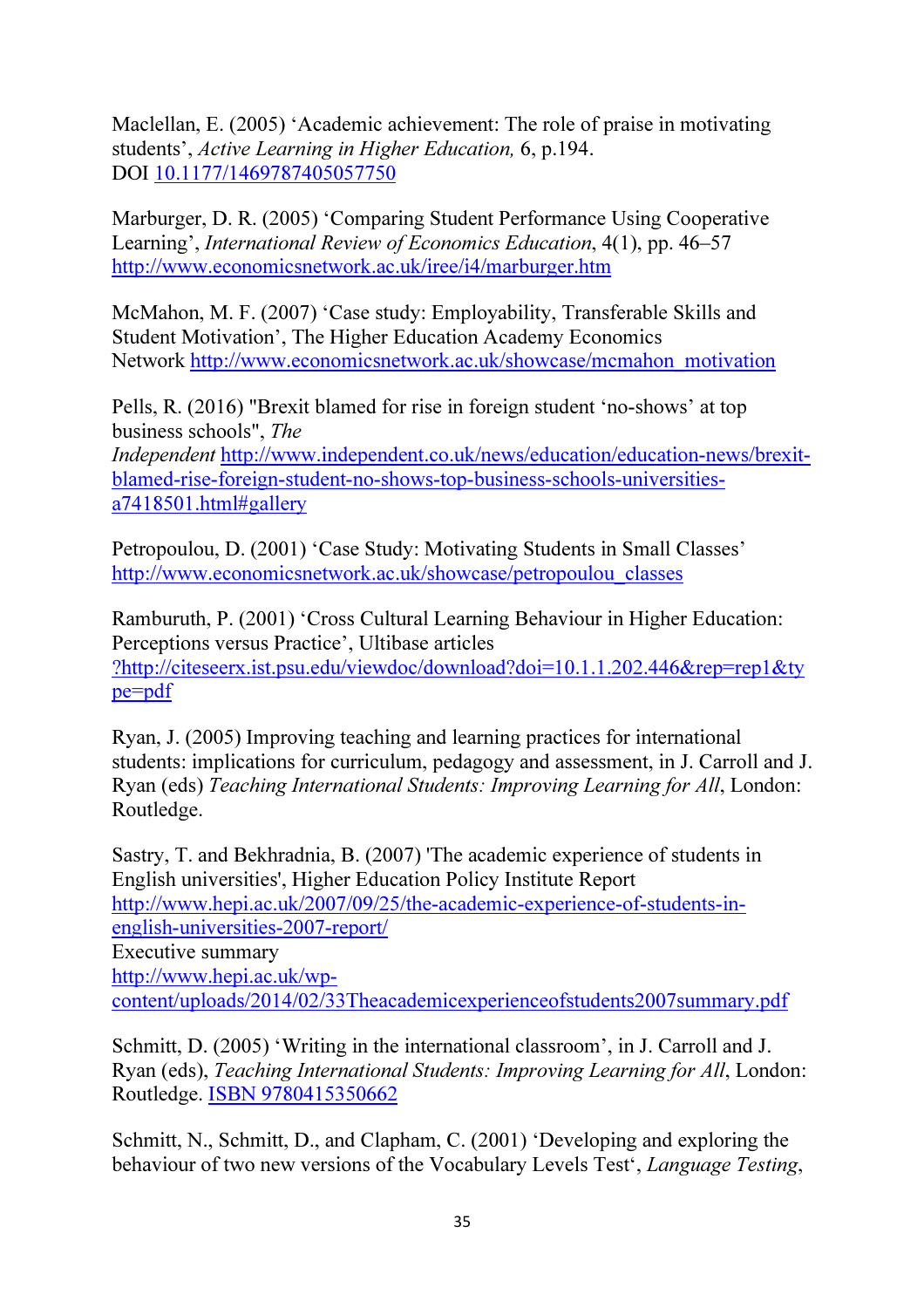18, pp. 55–88 cited in Schmitt, D. (2005) 'Writing in the international classroom', in J. Carroll and J. Ryan (eds), *Teaching International Students: Improving*  Learning for All, London: Routledge. **ISBN 9780415350662** 

Shanahan, M. P. and Meyer, J. H. F. (2003) 'Measuring and Responding to Variation in Aspects of Students' Economic Conceptions and Learning Engagement', *International Review of Economics Education*, 1(1), pp. 9–35 http://www.economicsnetwork.ac.uk/iree/i1/shanahan\_meyer.htm#fnref0

Sharda, H. (1995) 'Teaching and learning in a cross-cultural environment: Impediments and success factors'. Paper presented at the Australasian Association for Institutional Research Conference, Fremantle, Western Australia. cited in S. E. Volet and G. Ang (1998) 'Culturally Mixed Groups on International Campuses: an Opportunity for Inter-cultural Learning', *Higher Education Research & Development*,17(1), pp. 5–23.

Sloman, J. (2002) 'Case Study: The use of lecture time for workshops' http://www.economicsnetwork.ac.uk/showcase/sloman\_workshop

Sloman, J. and Mitchell, C. (2002) 'Lectures' in *The Handbook for Economics Lecturers* http://www.economicsnetwork.ac.uk/handbook/lectures

Teaching practice in Economics HE – Results of the 2007 Economics Network Survey of Lecturers http://www.economicsnetwork.ac.uk/projects/lec\_survey2007.pdf

Universities UK (2014) *The Impact of Universities on the UK Economy* http://www.universitiesuk.ac.uk/policy-andanalysis/reports/Pages/impact-higher-education-institutions-uk-economy.aspx

Universities UK (2015) *International Undergraduate Students: the UK's Competitive Advantage*, http://www.universitiesuk.ac.uk/International/Pages/ukcompetitive-advantage.aspx

Universities UK (2016) *International Taught Postgraduate Students: the UK's Competitive Advantage*, http://www.universitiesuk.ac.uk/International/Pages/ukcompetitive-advantage.aspx

Universities UK (2016) *International Research Postgraduate Students: the UK's Competitive Advantage*, http://www.universitiesuk.ac.uk/International/Pages/ukcompetitive-advantage.aspx